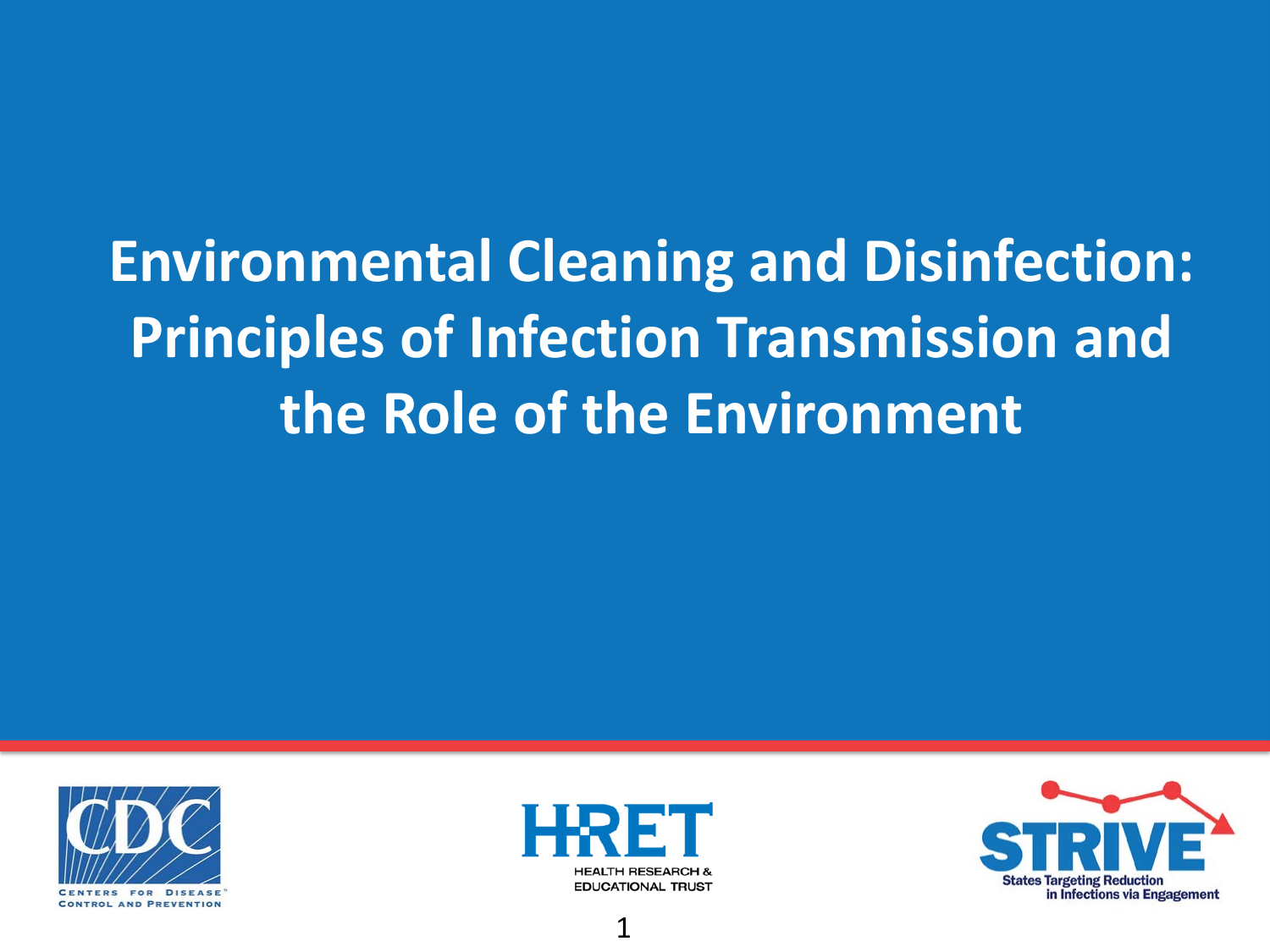

#### **David P. Calfee, MD, MS**

Associate Professor of Medicine Weill Cornell Medicine

#### **Contributions by**

#### Dan Bennett, CHESP, M-CHEST, T-CHEST

St. Joseph's Hospital-North

Ruth Carrico, PhD, FNPC, FSHEA, CIC University of Louisville School of Medicine

Association for the Health Care Environment



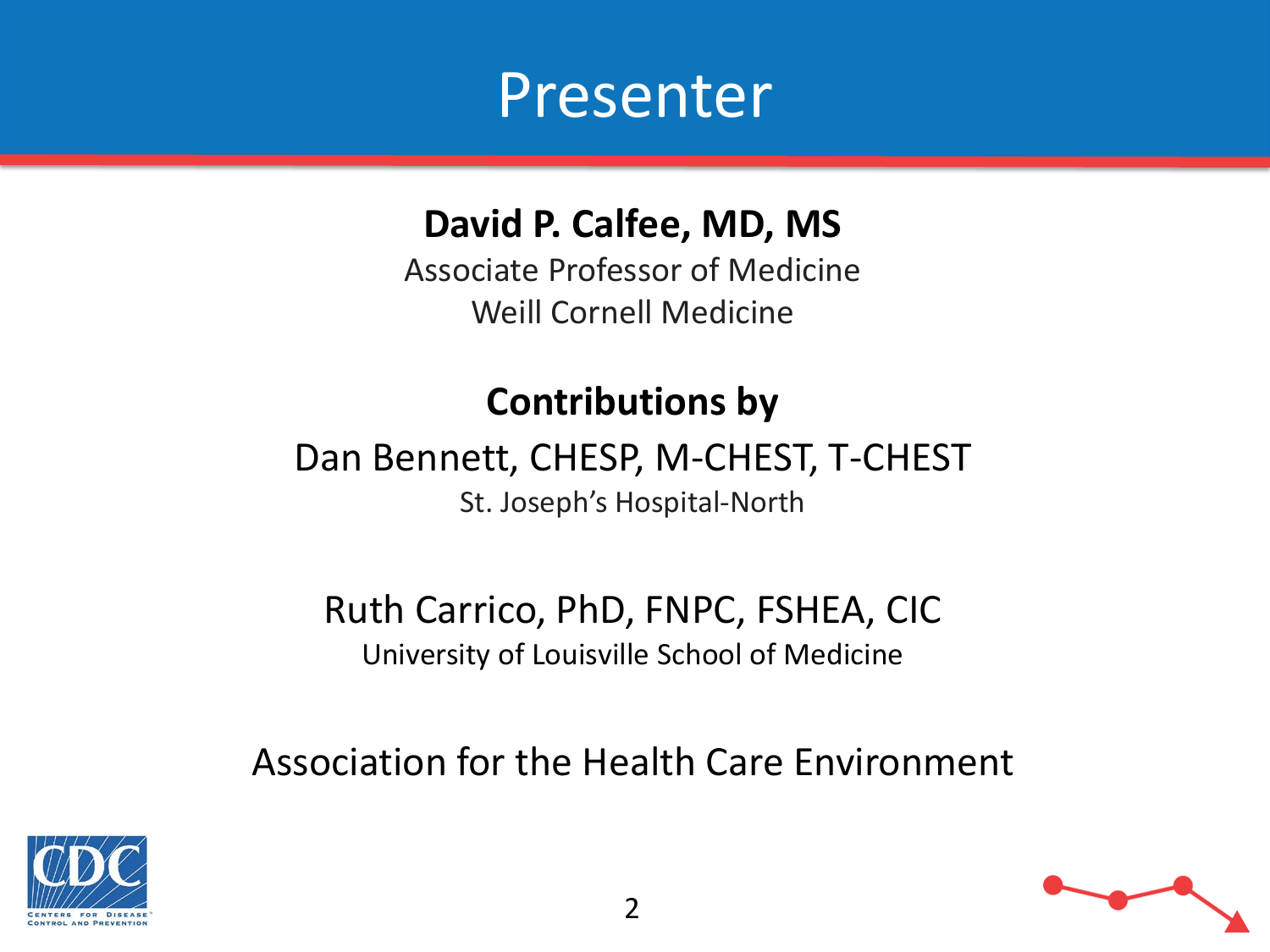## Learning Objectives

- Describe the significance of microbial contamination of the healthcare environment
- Identify the role that environmental cleaning and disinfection play in patient safety
- List factors that should be considered when implementing an environmental cleaning and disinfection program



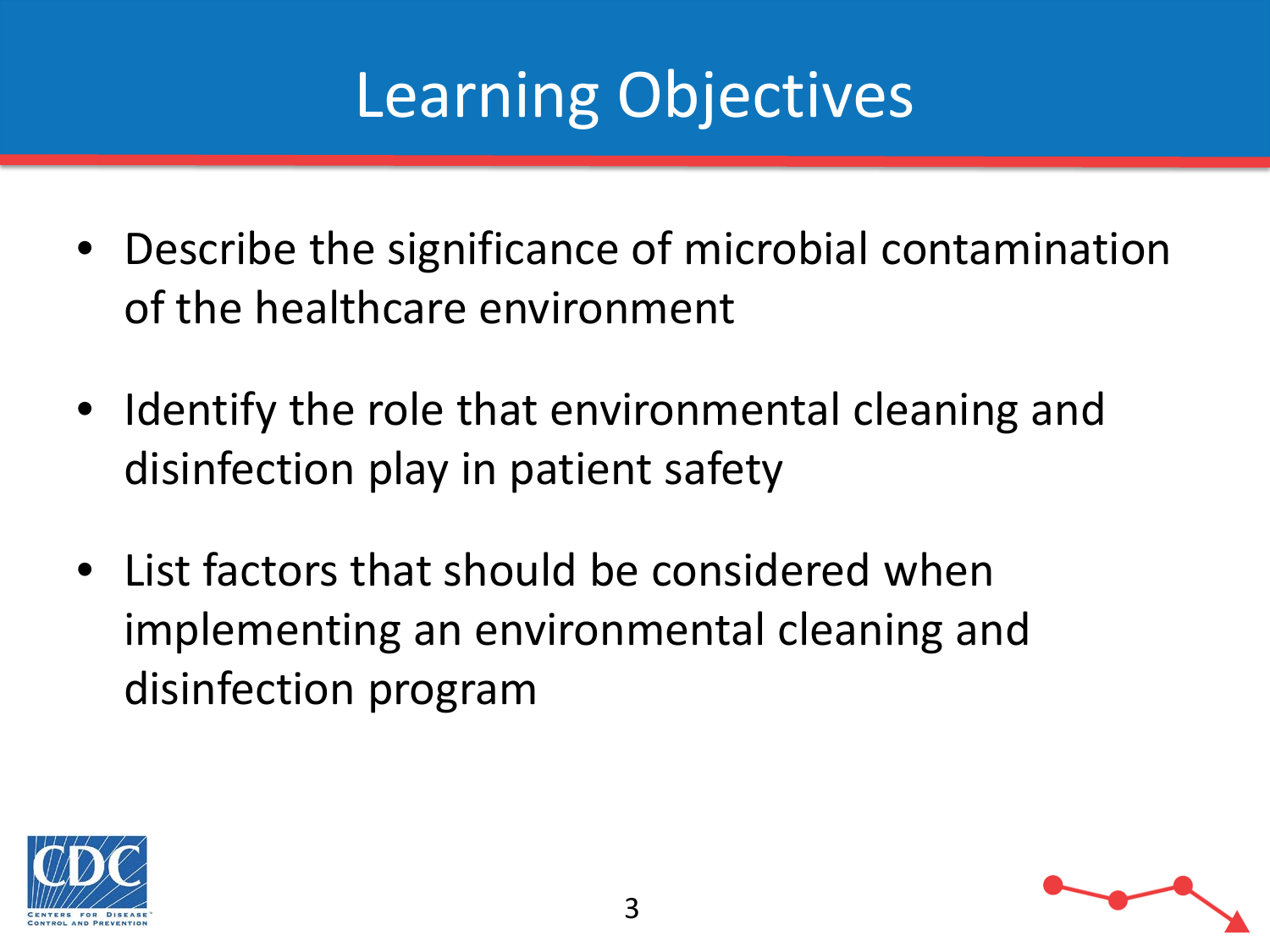## Contamination of the Healthcare Environment is Common



CDI: Clostridioides difficile infection



*(Dubberke E, Am J Infect Control, 2007; Eckstein BC, BMC Infect Dis, 2007)*

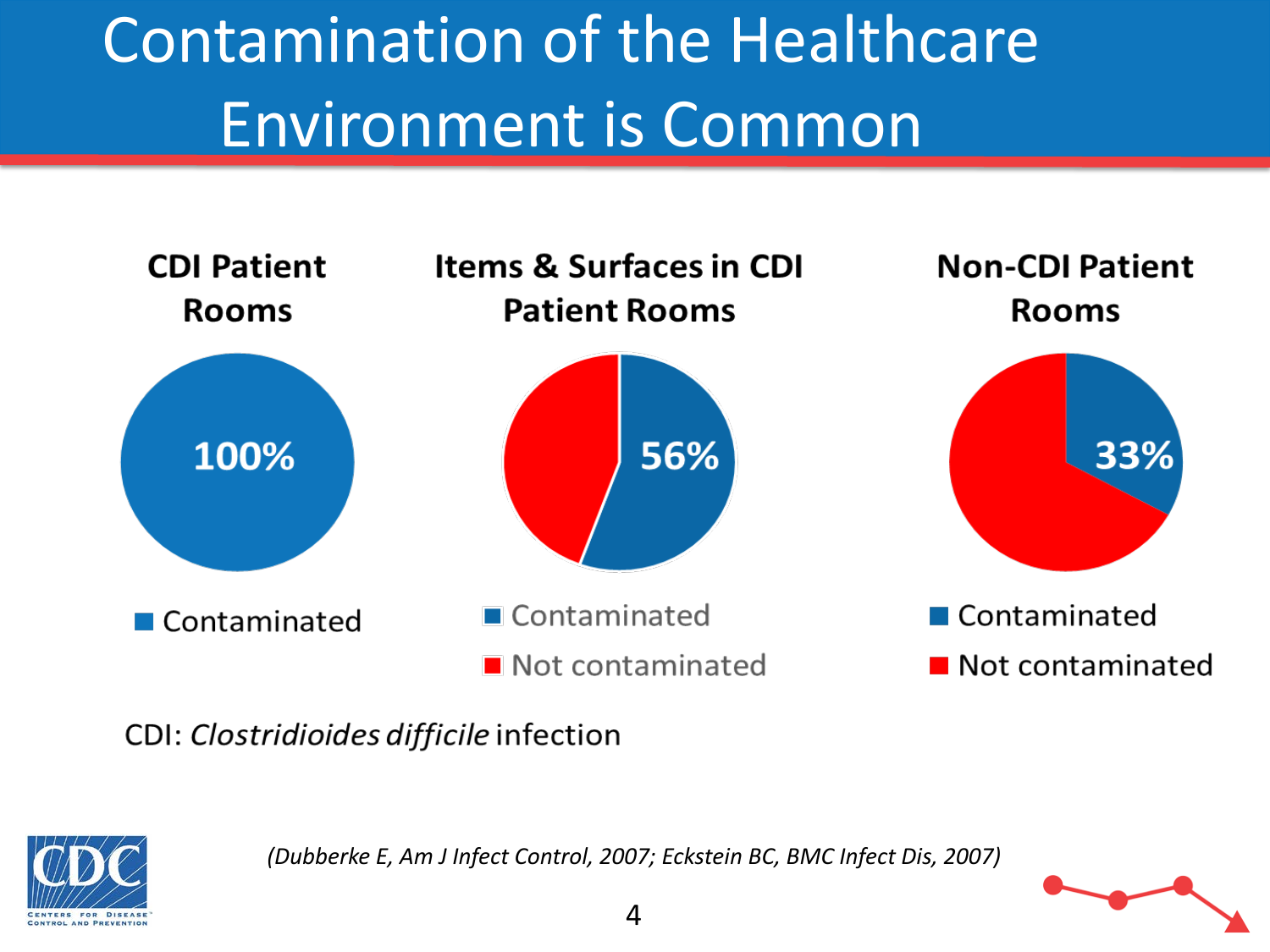## Many Important Pathogens Contaminate the Hospital Environment

| <b>Organism</b>                           | <b>Setting</b>                                 | <b>Sample Positivity</b><br><b>Rate</b> |
|-------------------------------------------|------------------------------------------------|-----------------------------------------|
| Methicillin-resistant S. aureus (MRSA)    | Hospital                                       | 27%-73%                                 |
| Vancomycin-resistant Enterococcus (VRE)   | Hospital                                       | 25.2%                                   |
| Multidrug-resistant A. baumannii          | Hospital, Long-<br>term acute care<br>hospital | 1.8%-42%                                |
| Carbapenem-resistant K. pneumoniae        | <b>Intensive Care</b><br>Unit                  | 8%-67%                                  |
| <b>ESBL K. oxytoca</b>                    | <b>Intensive Care</b><br>Unit                  | 94%                                     |
| Multidrug-resistant gram-negative bacilli | Hospital                                       | 4.9%                                    |



*(Sexton T, J Hosp Infect, 2006; Friedman ND, Am J Infect Control, 2013; Palmore T, Infect Control Hosp Epidemiol, 2011; Ray A, Infect Control Hosp Epidemiol, 2010; Thom KA, J Clin Microbiol, 2012; Bratu S, Arch Intern Med, 2005; Munoz-Price L, Infect Control Hosp Epidemiol, 2010; Lowe C, Emerg Infect Dis, 2012; Lemmen SW, J Hosp Infect, 2004; French GL., J Hosp Infect 2004)*

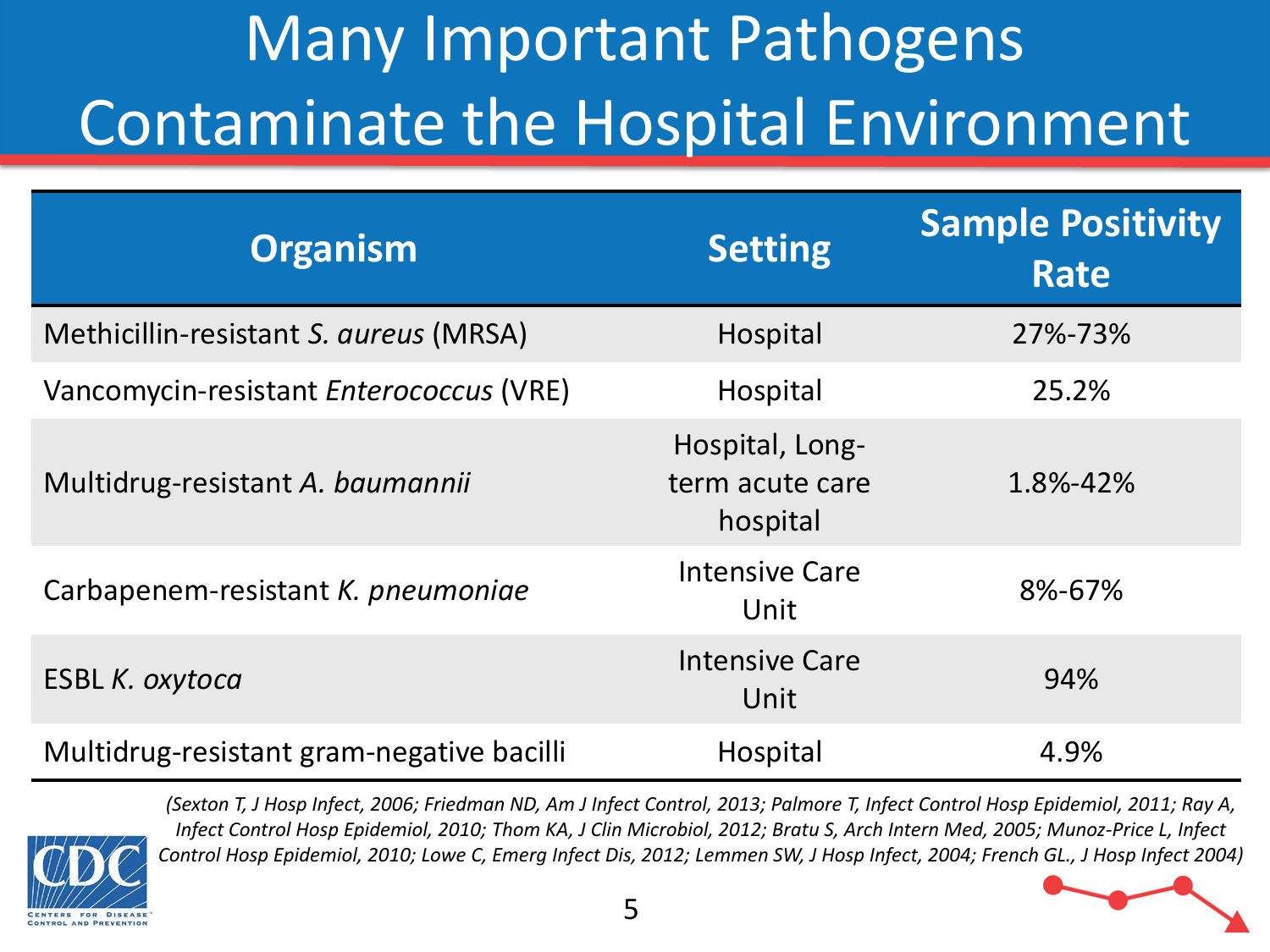## Pathogens Can Survive in the Environment for Long Periods of Time

| <b>Organism</b>            | <b>Duration of Survival</b> |
|----------------------------|-----------------------------|
| Acinetobacter sp.          | 3 days-5 months             |
| Clostridioides difficile   | 5 months                    |
| E. coli                    | 1.5 hours-16 months         |
| Enterococcus (VRE, VSE)    | 5 days-4 months             |
| Klebsiella sp.             | 2 hours->30 months          |
| Proteus vulgaris           | $1-2$ days                  |
| Pseudomonas aeruginosa     | 6 hours-16 months           |
| Serratia marcescens        | 3 days-2 months             |
| S. aureus (including MRSA) | 7 days-7 months             |



*(Kramer A, BMC Infect Dis, 2006)*

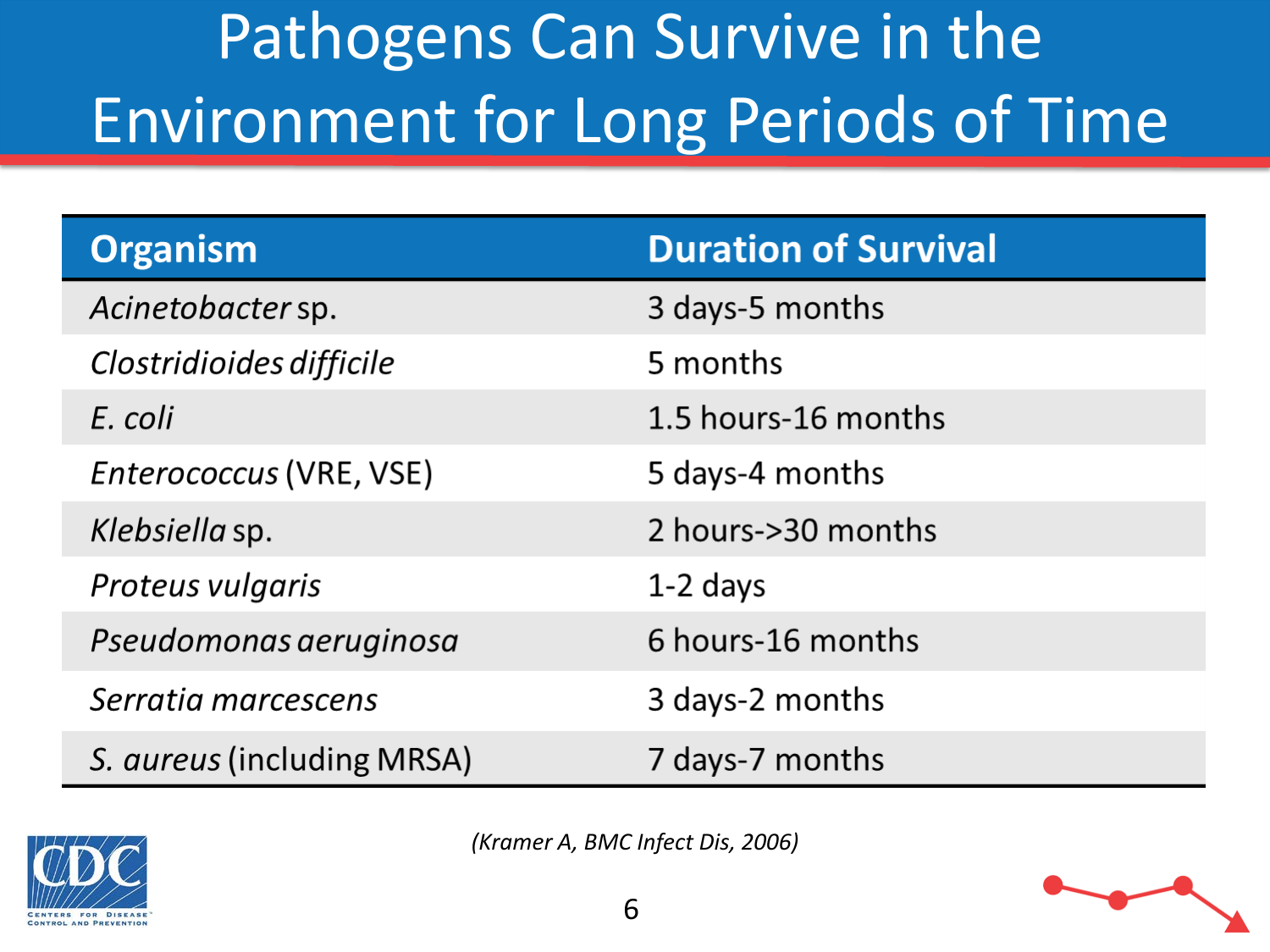## A Prior Room Occupant's Pathogens Can Put the Next Patient at Risk



\*Odds ratio compared to admission to a room in which the prior occupant was not colonized or infected.

*(Shaughnessy MK, Infect Control Hosp Epidemiol, 2011; Nseir S, Clin Microbiol Infect, 2011; Huang SS, Arch Intern Med, 2006; Mitchell BG, J Hosp Infect, 2015)*

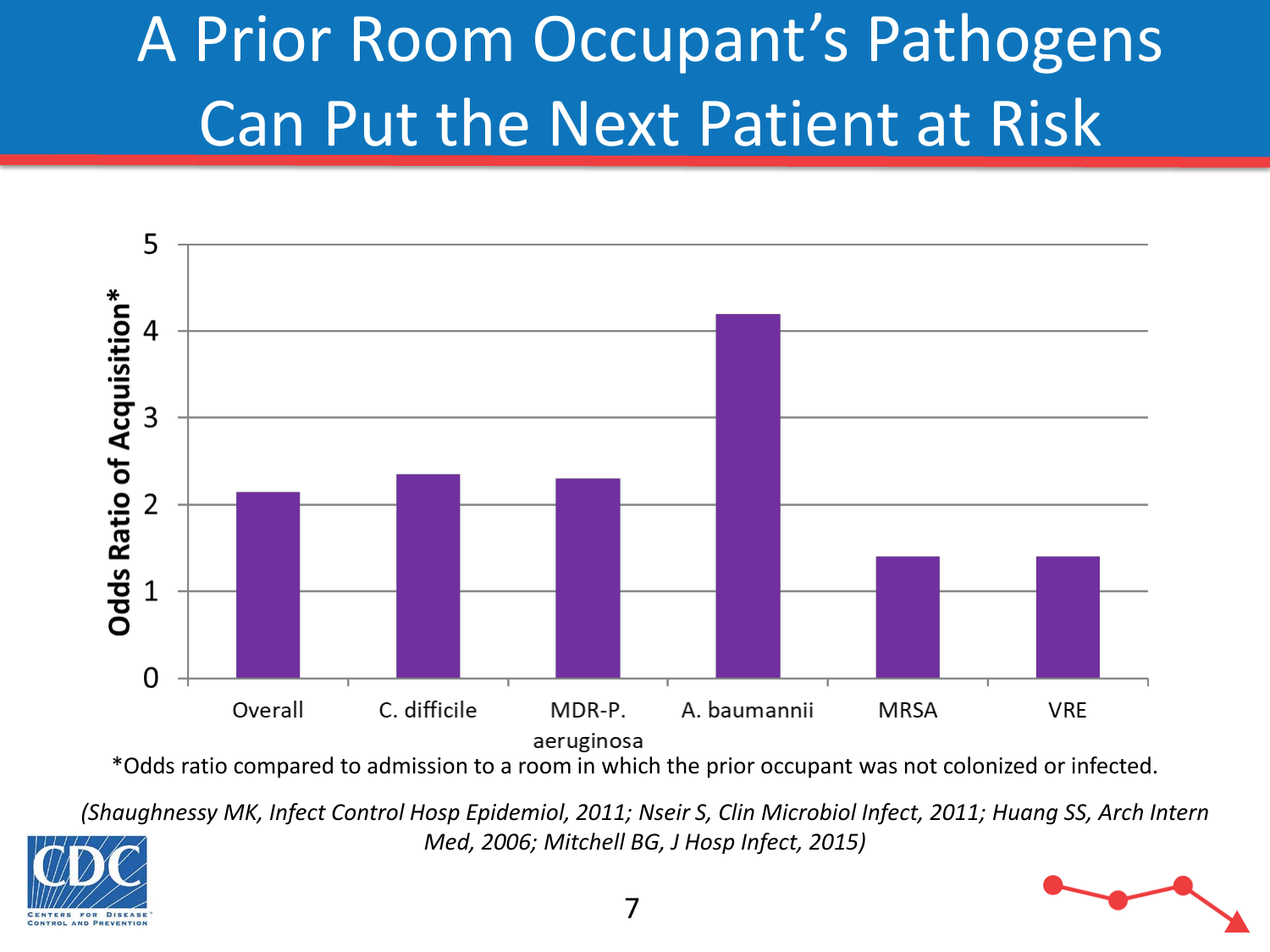## Environmental Contamination Leads to Healthcare Personnel Contamination

After **5 seconds** of contact with the bedrail and bedside table, healthcare personnel hand cultures were positive\* in:

- **53%** of occupied rooms
- **24%** of vacant, "clean" rooms

(Image source: *Donskey CJ, N Eng J Med, 2009*) \*Including: *S. aureus*, vancomycin-resistant enterococci (VRE), *C. difficile*, gram-negative bacilli





*(Bhalla A, Infect Control Hosp Epidemiol, 2004)*



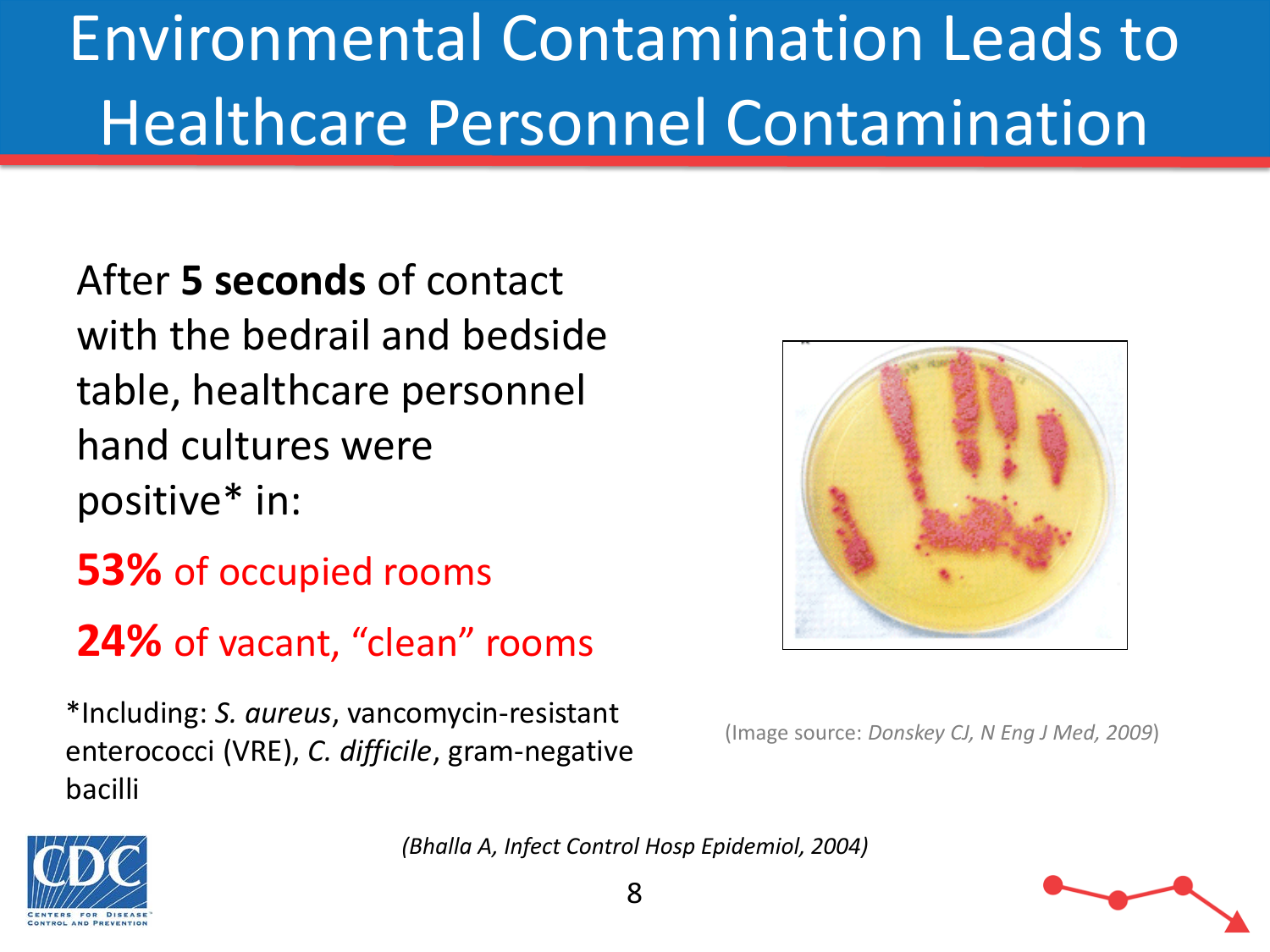## More than Half of "High Touch" Surfaces Are Not Effectively Cleaned at Discharge





*(Carling PC. Infect Control Hosp Epidemiol 2008)*

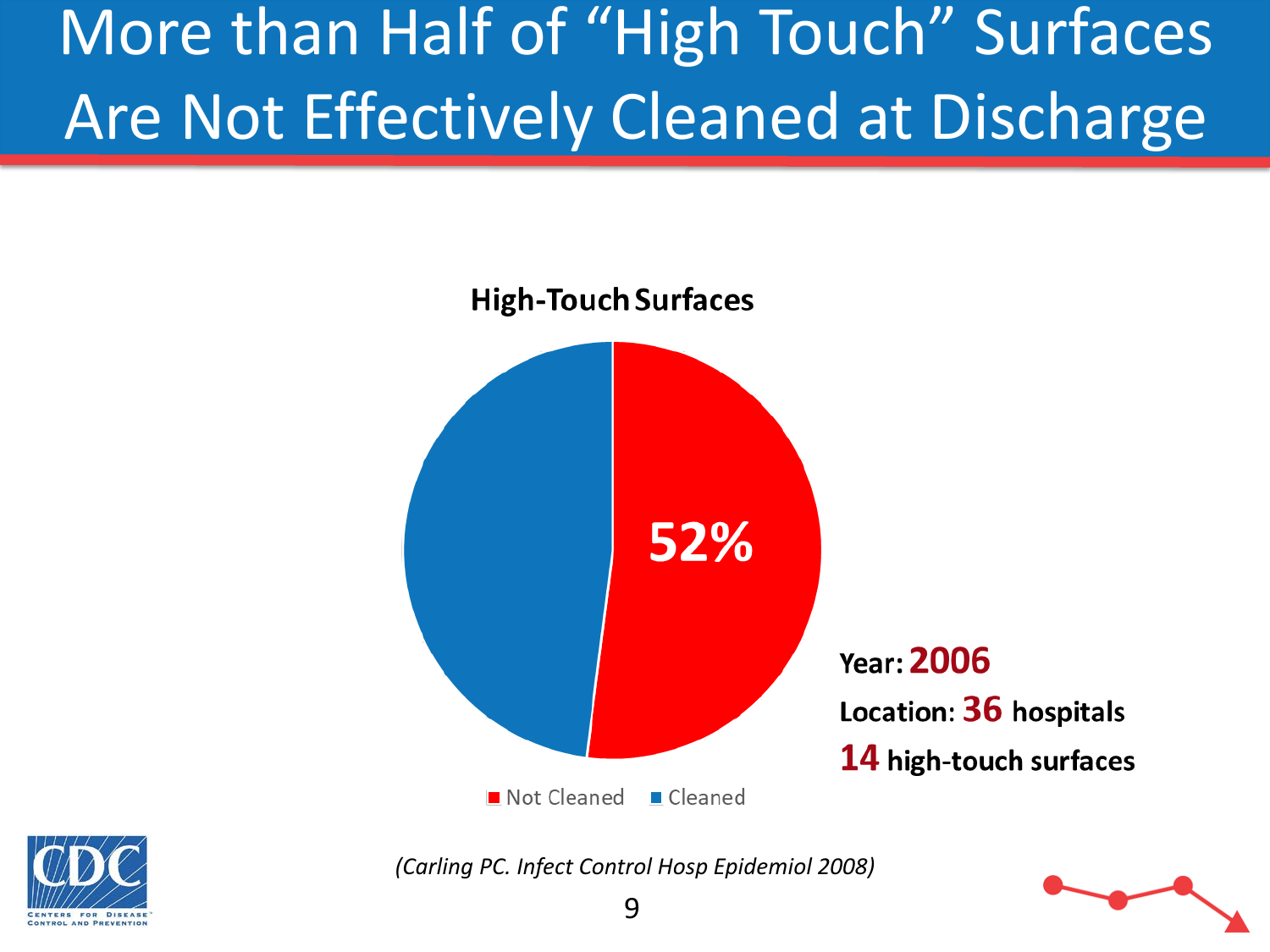Improving Cleaning and Disinfection Prevents Pathogen Transmission



#### • **Elimination** of the risk associated with an MRSA-positive prior room occupant



*(Datta R, Arch Intern Med, 2011)*

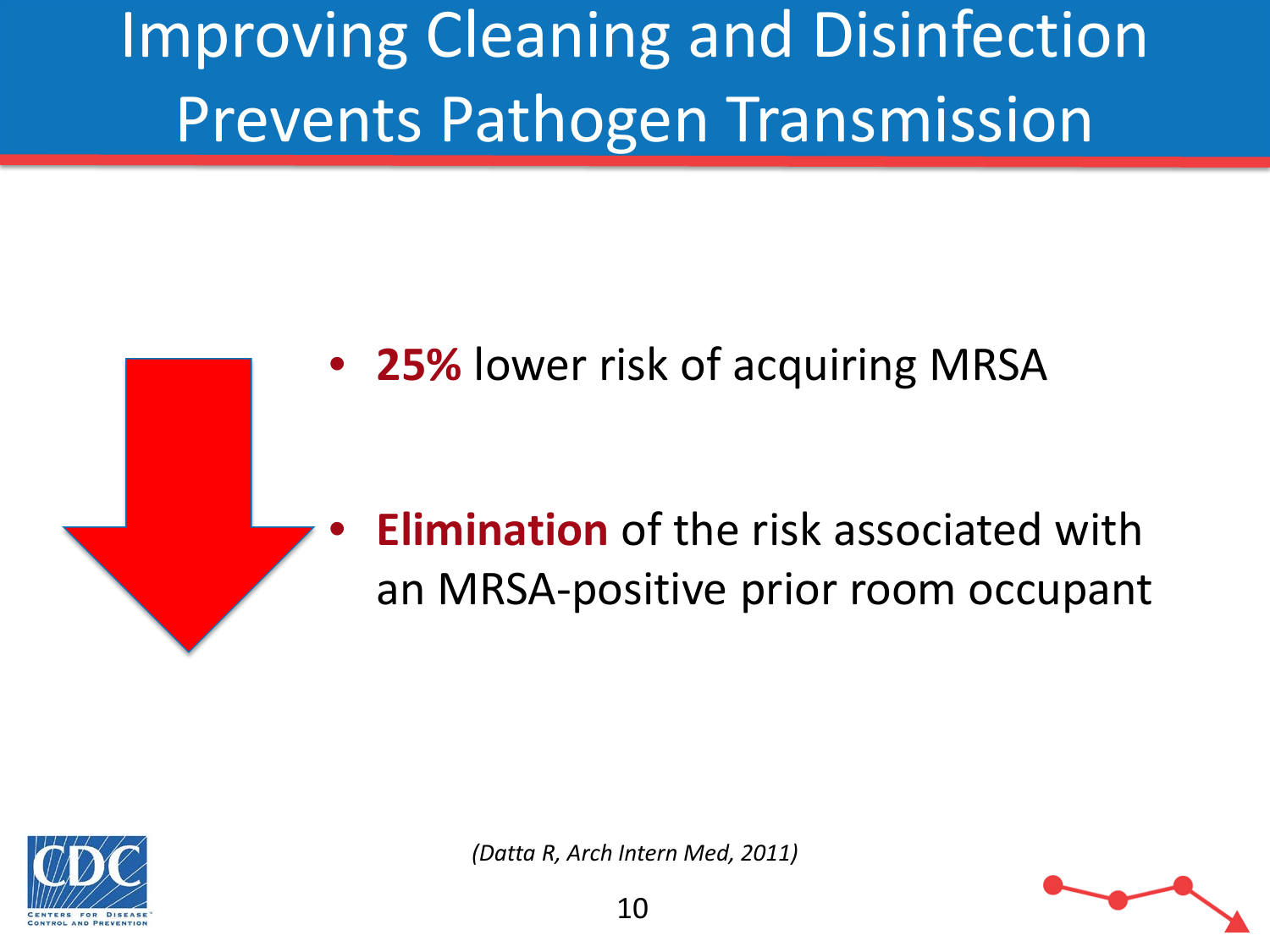## Basic Concepts Related to Cleaning and Disinfection

• **Cleaning:** removal of visible soil and other organic matter from objects and surfaces

• **Disinfection:** a process that results in the elimination of many or all pathogenic microorganisms on inanimate objects with the exception of bacterial spores

• **Sterilization:** a process that kills all forms of microbial life, including spores



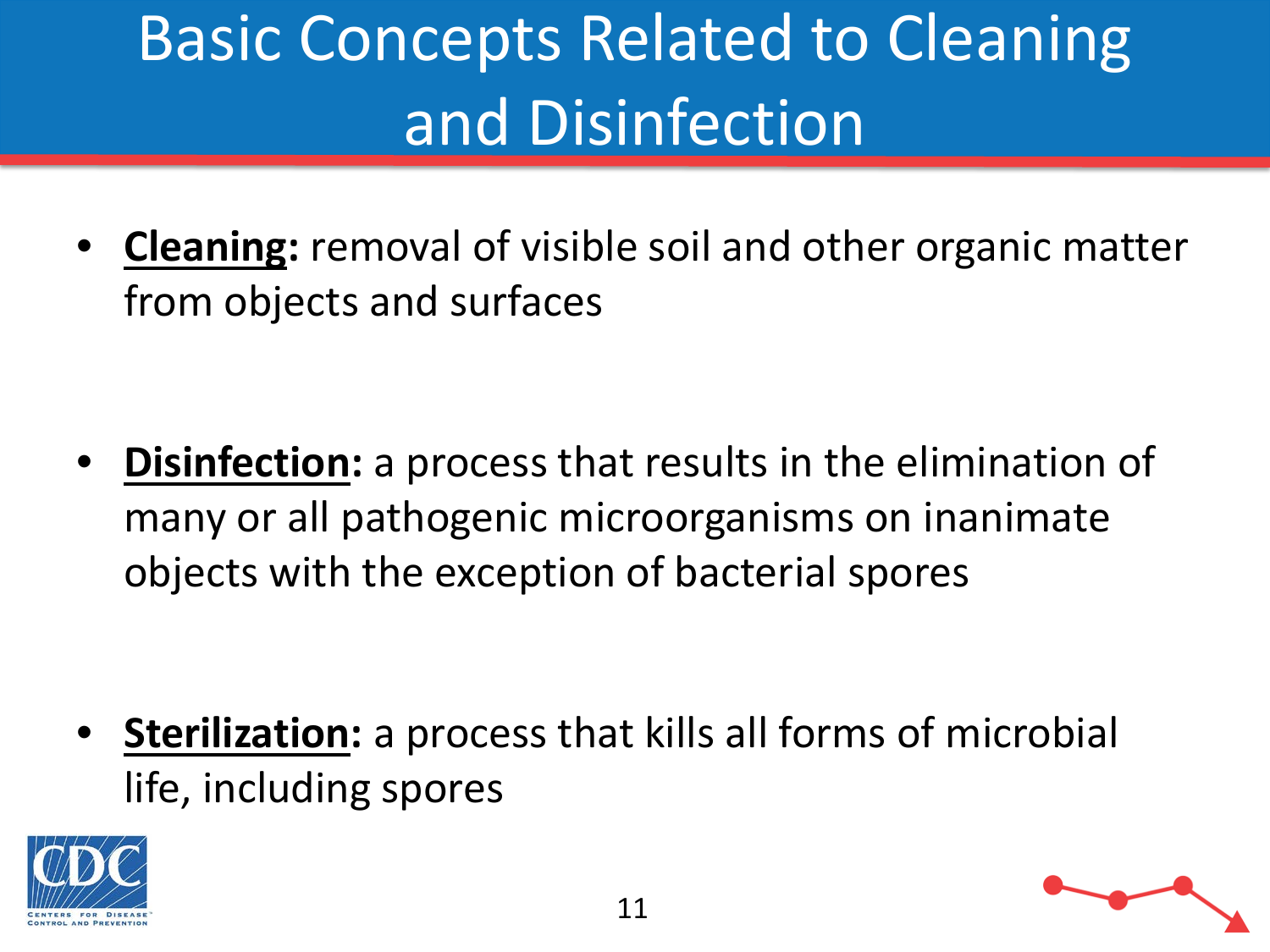# There are Different Levels of Disinfectants and Disinfection Processes

- **Low level disinfection:** kills most vegetative bacteria, some viruses, and some fungi, but cannot be relied on to kill mycobacteria or bacterial spores
- **Intermediate level disinfection:** kills vegetative bacteria, most viruses and most fungi, but does not reliably kill bacterial spores
- **High level disinfection (HLD):** completely eliminates all microorganisms except for small numbers of bacterial spores



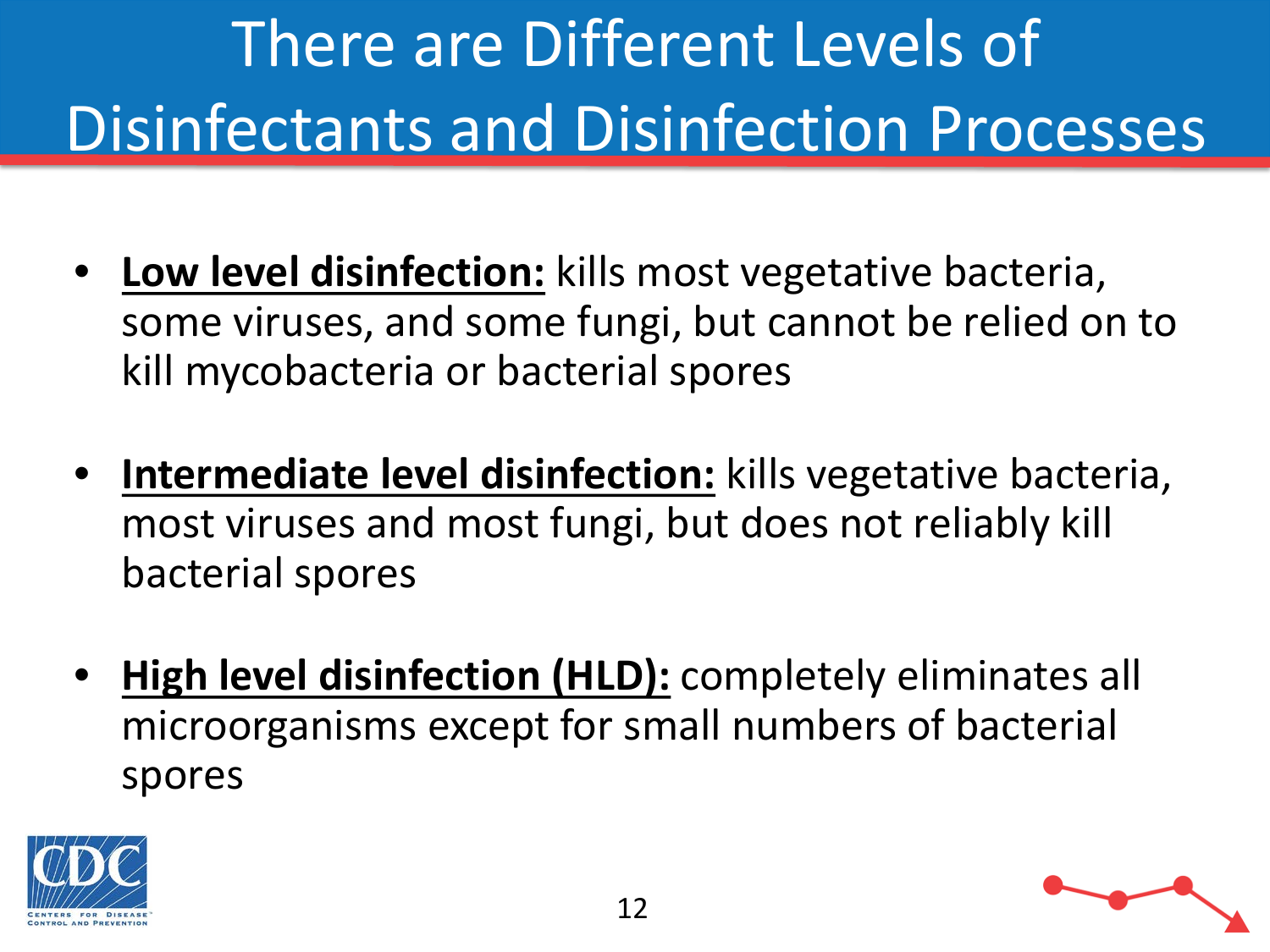## The Spaulding Classification Informs Our Approach to Disinfection and Sterilization

| <b>Category</b><br><b>(Spaulding</b><br>Class) | <b>Definition</b>                                                    | <b>Examples</b>                                                                       | <b>Minimum</b><br>reprocessing<br>requirements* |
|------------------------------------------------|----------------------------------------------------------------------|---------------------------------------------------------------------------------------|-------------------------------------------------|
| Noncritical<br>equipment                       | Objects that touch<br>only intact skin                               | Blood pressure cuffs,<br>stethoscopes, high-touch<br>environmental surfaces           | Low level<br>disinfection                       |
| Semi-critical<br>equipment                     | Objects that touch<br>mucous membranes<br>or non-intact skin         | Endoscopes,<br>laryngoscopes,<br>respiratory therapy<br>equipment, vaginal<br>specula | High level<br>disinfection (HLD)                |
| Critical<br>equipment                          | Objects which enter<br>normally sterile tissue<br>or vascular system | Implants, surgical<br>instruments                                                     | Sterilization                                   |

\*Cleaning is **always** required before disinfection and/or sterilization.

*(Rutala WA, HICPAC, 2008)*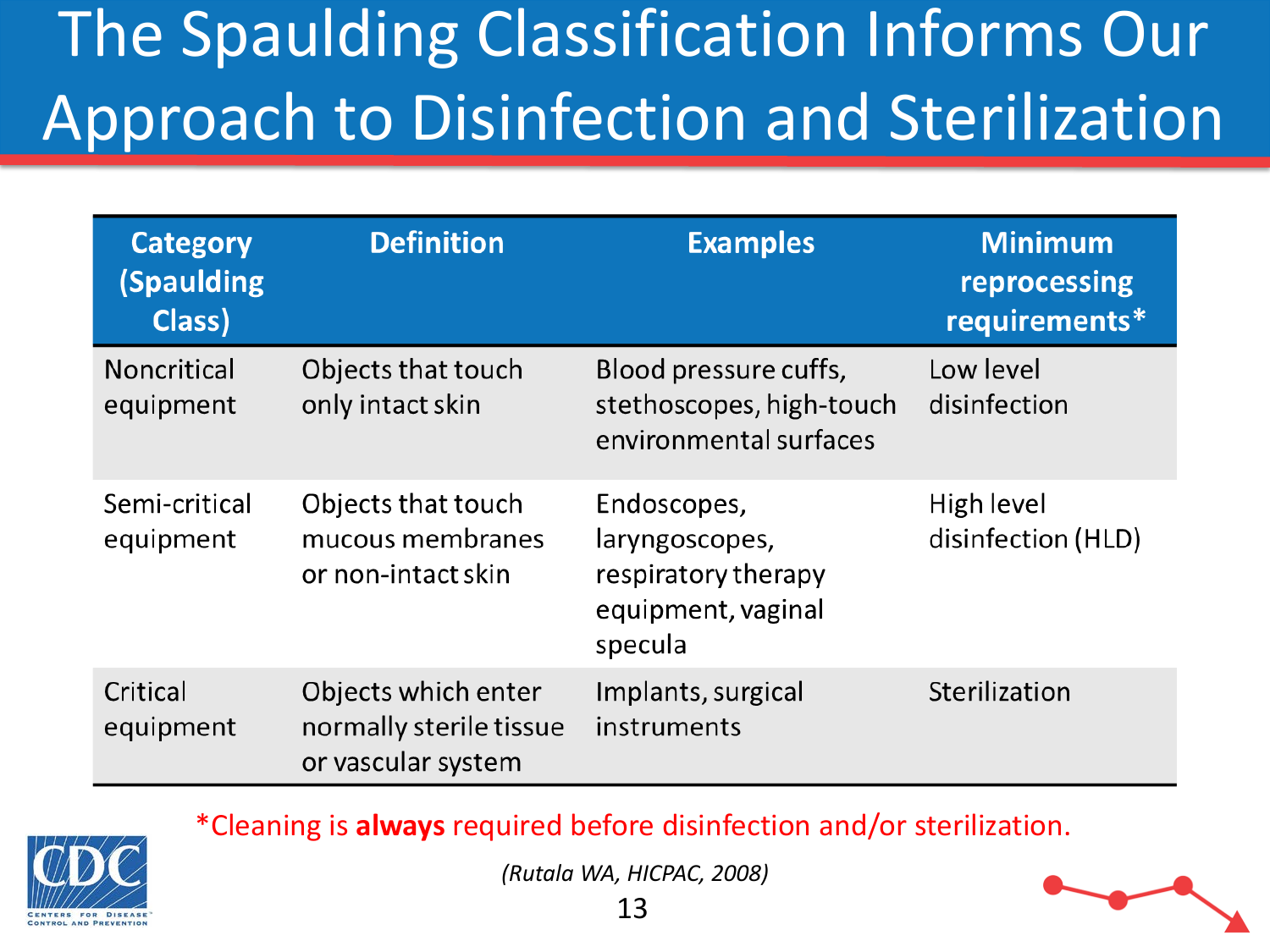## Differences Exist Among Agents Used for Low Level Disinfection

|                                            | <b>Quaternary</b><br><b>Ammonium</b> | <b>Phenolics</b>                             | H <sub>2</sub> O <sub>2</sub> | <b>Hypochlorite</b><br>(bleach)                                         | <b>Accelerated</b><br>$H2O2$ and<br><b>Peracetic Acid</b> |
|--------------------------------------------|--------------------------------------|----------------------------------------------|-------------------------------|-------------------------------------------------------------------------|-----------------------------------------------------------|
| <b>Bactericidal</b>                        | <b>Yes</b>                           | <b>Yes</b>                                   | Yes                           | Yes                                                                     | Yes                                                       |
| Virucidal                                  | Yes<br>(enveloped viruses)           | Yes                                          | Yes                           | Yes                                                                     | Yes                                                       |
| Fungicidal                                 | Yes                                  | <b>Yes</b>                                   | Yes                           | Yes                                                                     | Yes                                                       |
| Mycobactericidal                           | <b>No</b>                            | Yes                                          | Yes                           | Yes                                                                     | Yes                                                       |
| Sporicidal                                 | <b>No</b>                            | <b>No</b>                                    | $+/-$                         | Yes                                                                     | Yes                                                       |
| Active in<br>presence of<br>organic matter | Yes                                  | Yes                                          |                               | <b>No</b>                                                               | Yes                                                       |
| Other<br>characteristics                   | Some persistent<br>activity          | Tissue irritation,<br>skin<br>depigmentation |                               | Corrosive, eye and<br>skin irritation,<br>instability after<br>dilution | Environmentally<br>safe, more<br>expensive                |



 $H_2O_2$ , hydrogen peroxide.

Peracetic acid is also known as peroxyacetic acid.

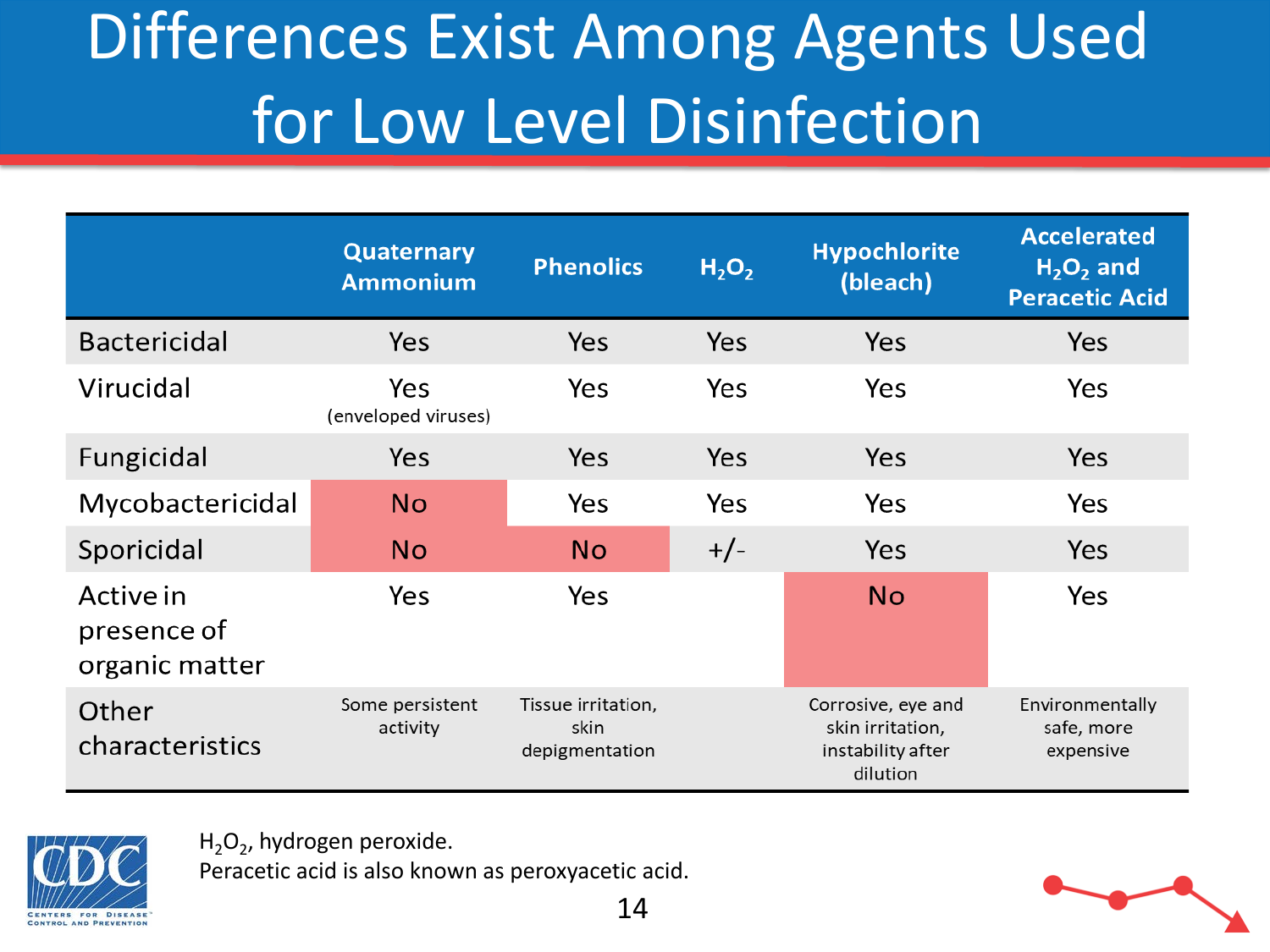## Many Factors Must Be Considered When Selecting a Disinfectant

- Spectrum of activity ("kill claim")
	- EPA-registered
- Ease of use
	- Contact time\*
	- Mixing requirements
	- Stability
	- Need for a separate cleaning step
	- Method of delivery
- Safety
	- Toxicity
	- Flammability
- Surface compatibility
- Persistent activity
- Odor
- Cost

**\*Contact time**: the length of time a surface needs to remain wet with a disinfectant in order to achieve the claimed disinfection activity

15



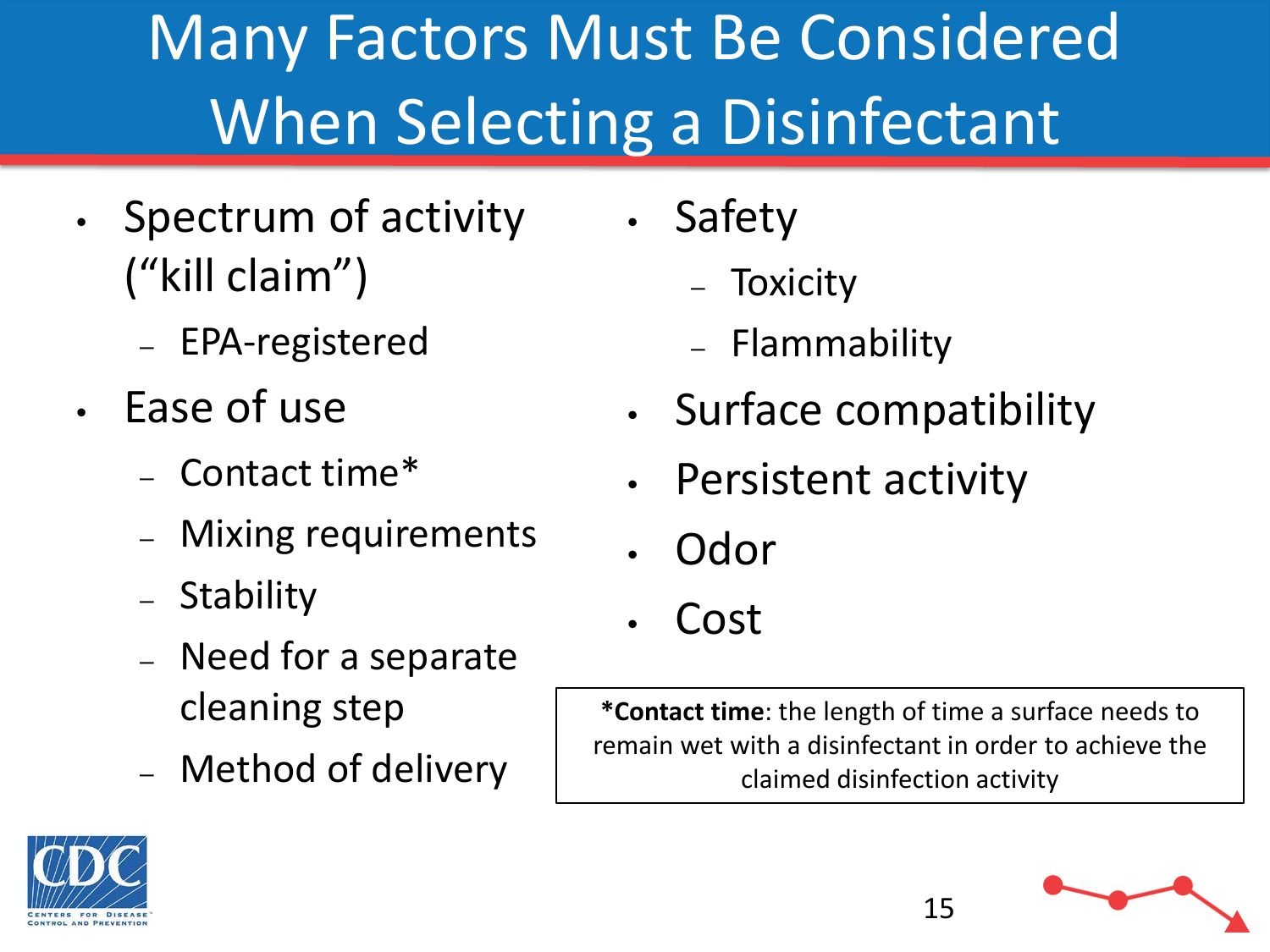## Other Factors Must Also Be Considered

- Selection of other products (mops, cloths, etc.)
- Initial education and training
- Periodic retraining
- Assessment of competency, effectiveness
- Feedback to/from personnel
- Identification and elimination of barriers
	- Equipment and product availability
	- Staffing
	- Workflow
	- Hospital "culture"

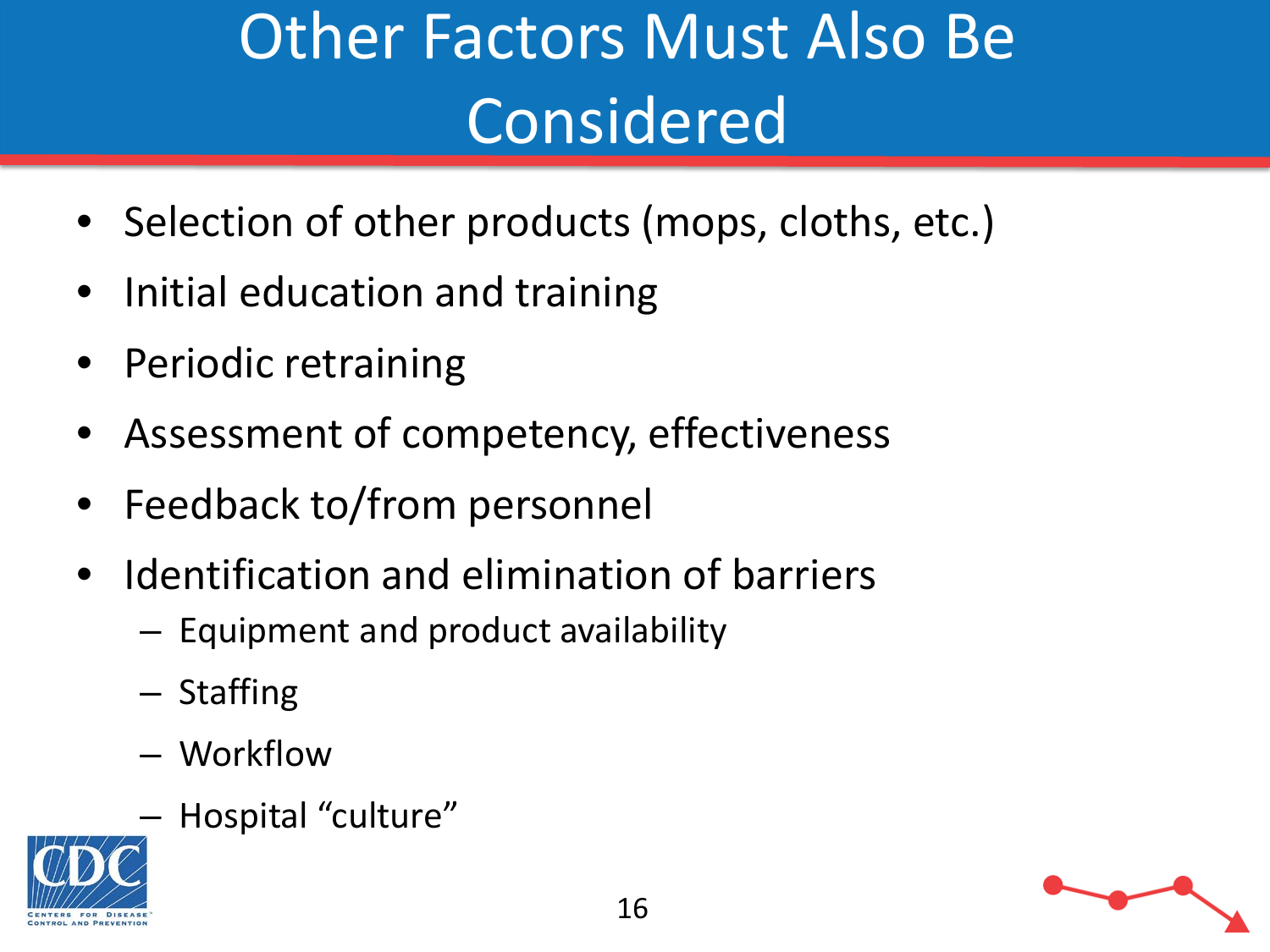## The Environment is More Than Horizontal Surfaces and Furniture



Our efforts need to include the personnel (e.g., nurses, doctors, technicians) who are responsible for cleaning and disinfection of medical equipment.



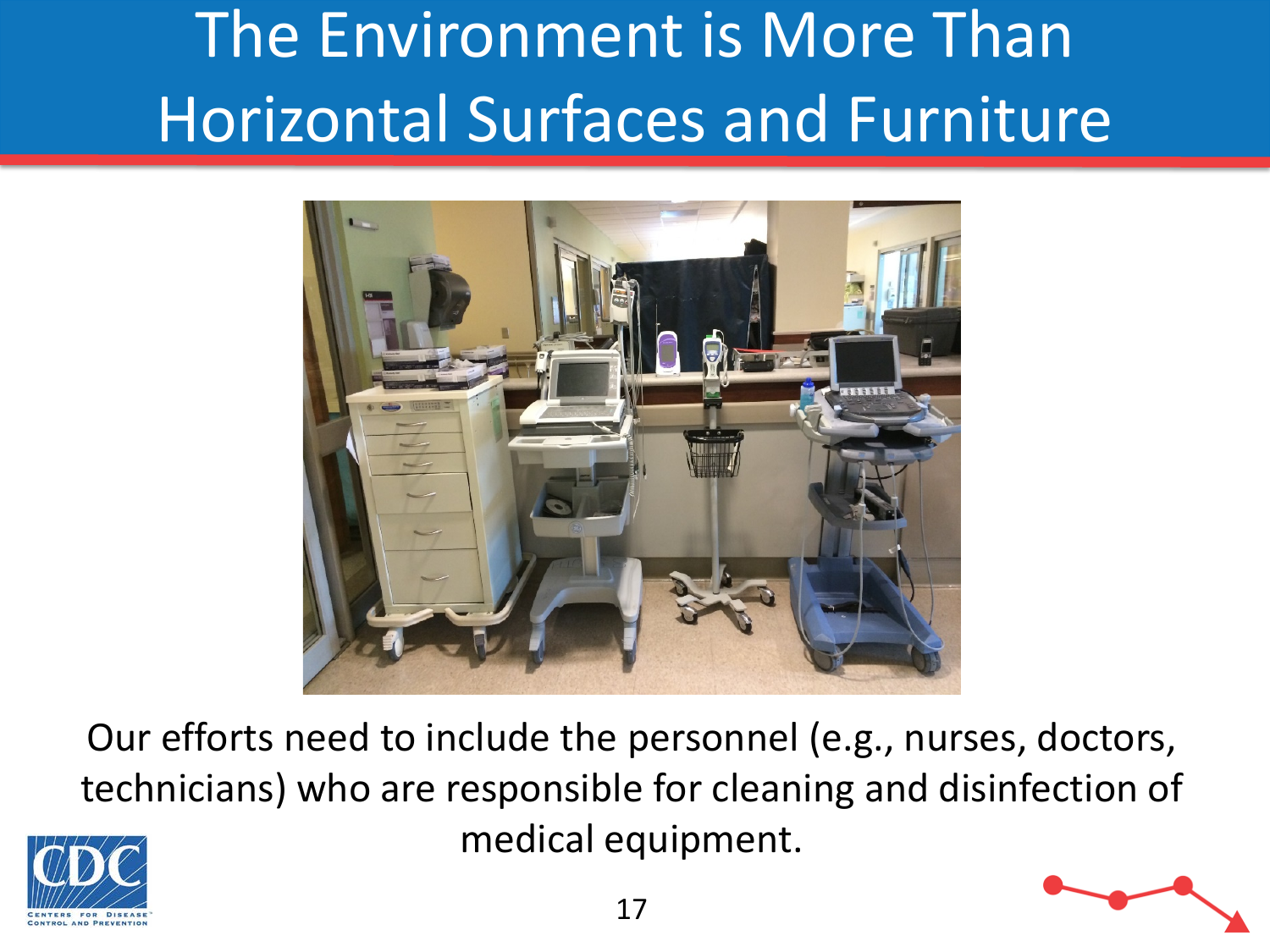#### References

- Bhalla A, Pultz NJ, Gries DM, et al. Acquisition of nosocomial pathogens on hands after contact with environmental surfaces near hospitalized patients. *Infect Control Hosp Epidemiol*. 2004; 25: 164-7.
- Bratu S, Landman D, Haag R, et al. Rapid spread of carbapenem-resistant *Klebsiella pneumoniae* in New York City: a new threat to our antibiotic armamentarium. *Arch Intern Med*. 2005; 165: 1430.
- Carling PC, Parry MM, Rupp ME, et al. Improving cleaning of the environment surrounding patients in 36 acute care hospitals. *Infect Control Hosp Epidemiol*. 2008; 29: 1035-41.
- Datta R, Platt R, Yokoe DS, et al. Environmental cleaning interventions and the risk of acquiring multidrug-resistant organisms from prior room occupants. *Arch Intern Med*. 2011; 171: 491-4.
- Dubberke ER, Reske KA, Noble-Wang J, et al. Prevalence of *Clostridioides difficile* environmental contamination and strain variability in multiple health care facilities. *Am J Infect Control*. 2007; 35: 315-8 .
- Eckstein BC, Adams DA, Eckstein EC, et al. Reduction of Clostridioides difficile and vancomycin-resistant Enterococcus contamination of environmental surfaces after an intervention to improve cleaning methods. BMC Infect Dis. 2007; 7:61.
- French GL, Otter JA, Shannon KP, et al. Tackling contamination of the hospital environment by methicillin-resistant *Staphylococcus aureus* (MRSA): a comparison between conventional terminal cleaning and hydrogen peroxide vapour decontamination. *J Hosp Infect.*  2004; 57: 31-7.
- Friedman ND, Walton AL, Boyd S, et al. The effectiveness of a single-stage versus traditional three-staged protocol of hospital disinfection at eradicating vancomcyin-resistant enterococci from frequently touched surfaces. *Am J Infect Control*. 2013; 41: 227-31.
- Huang SS, Datta R, Platt R. Risk of acquiring antibiotic-resistant bacteria from prior room occupants. *Arch Intern Med.* 2006; 166: 1945- 51.
- Kramer A, Schwebke I, Kampf G. How long do nosocomial pathogens persist on inanimate surfaces? A systematic review. *BMC Infect Dis.* 2006; 6: 130.
- Lemmen SW, Hafner H, Zolldann D, et al. Distribution of multi-resistant Gram-negative versus Gram-positive bacteria in the hospital inanimate environment. *J Hosp Infect.* 2004; 56: 191-7.



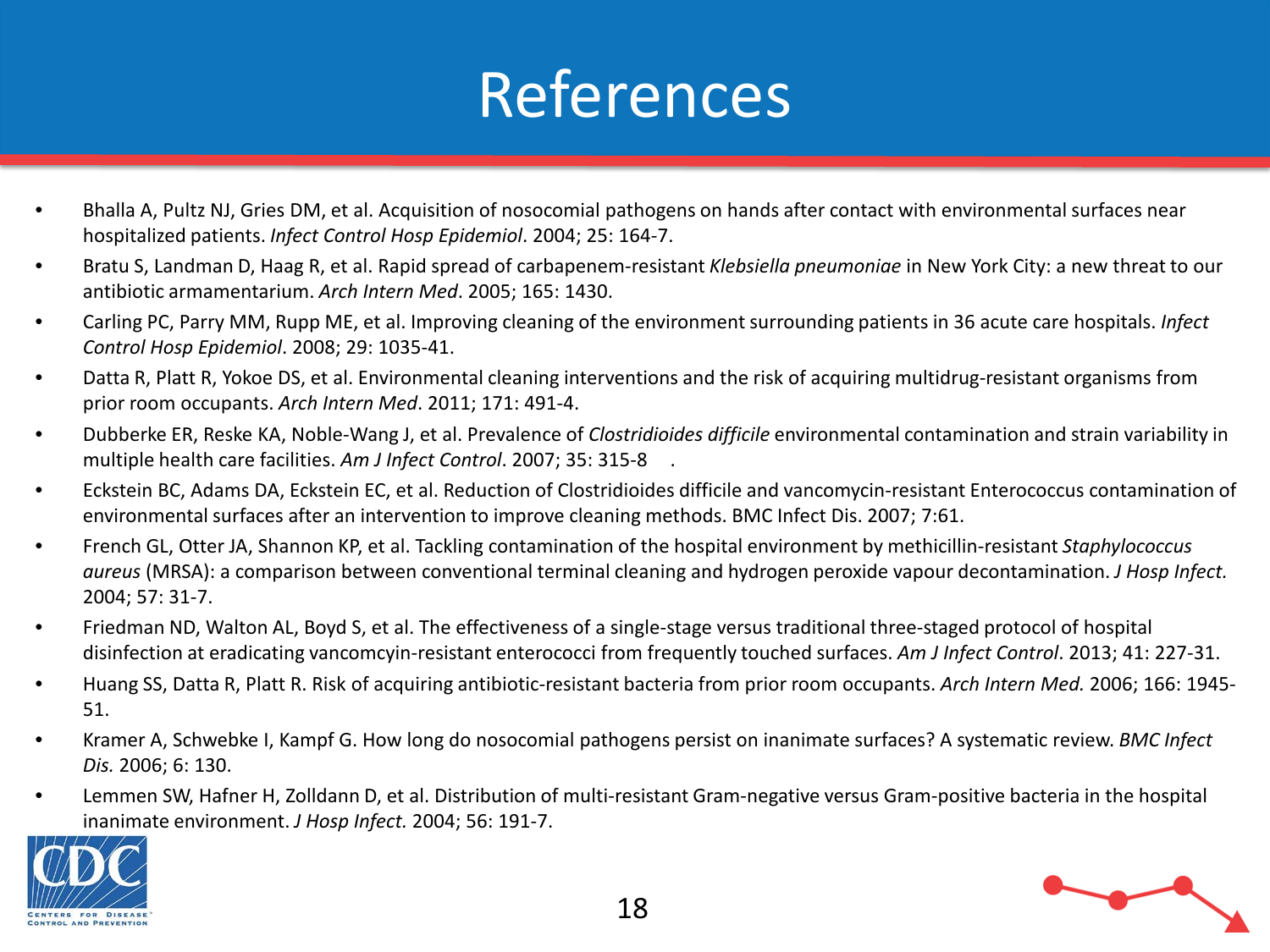#### References

- Lowe C, Willey B, O'Shaughnessy A, et al. Outbreak of extended-spectrum β-lactamase-producing Klebsiella oxytoca infections  $\bullet$ associated with contaminated handwashing sinks. Emerg Infect Dis. 2012; 18: 1242-7.
- McFarland LV, Mulligan ME, Kwok RYY, et al. Nosocomial acquisition of Clostridioides difficile infection. New Engl J Med. 1989; 320:  $\bullet$  $203-10.$
- Mitchell BG, Dancer SJ, Anderson M, et al. Risk of organism acquisition from prior room occupants: a systematic review and meta- $\bullet$ analysis. J Hosp Infect. 2015; 91: 211.
- Munoz-Price LS, De La Cuesta C, Adams S, et al. Successful eradication of a monoclonal strain of Klebsiella pneumoniae during a K.  $\bullet$ pneumoniae carbapenemase-producing K. pneumoniae outbreak in a surgical intensive care unit in Miami, Florida. Infect Control Hosp Epidemiol. 2010; 31: 1074-7.
- Nseir S, Blazejewski C, Lubret R, et al. Risk of acquiring multidrug-resistant Gram-negative bacilli from prior room occupants in the  $\bullet$ intensive care unit. Clin Microbiol Infect. 2011; 17: 1201-8.
- Palmore T, Michelin AV, Bordner M, et al. Use of adherence monitors as part of a team approach to control spread of multidrug- $\bullet$ resistant Acinetobacter baumannii in a research hospital. Infect Control Hosp Epidemiol. 2011; 32: 1166-72.
- Ray A, Perez F, Beltramini AM, et al. Use of vaporized hydrogen peroxide decontamination during an outbreak of multidrug-resistant  $\bullet$ Acinetobacter baumannii infection at a long-term acute care facility. Infect Control Hosp Epidemiol. 2010; 31: 1236-41.
- Rutala WA, Weber DJ, Healthcare Infection Control Practices Advisory Committee. Guideline for disinfection and sterilization in  $\bullet$ healthcare facilities, 2008. https://www.cdc.gov/hicpac/pdf/guidelines/Disinfection Nov 2008.pdf.
- Sexton T, Clarke P, O'Neill E, et al. Environmental reservoirs of methicillin-resistant Staphylococcus aureus in isolation rooms:  $\bullet$ correlation with patient isolates and implications for hospital hygiene. J Hosp Infect. 2006; 62: 187-94.
- Shaughnessy MK, Micielli RL, DePestel DD, et al. Evaluation of hospital room assignment and acquisition of Clostridioides difficile  $\bullet$ infection. Infect Control Hosp Epidemiol. 2011; 32: 201-6.
- Thom KA, Howard T, Sembajwe S, et al. Comparison of swab and sponge methodologies for identification of Acinetobacter  $\bullet$ baumannii from the hospital environment. J Clin Microbiol. 2012; 50: 2140-1.



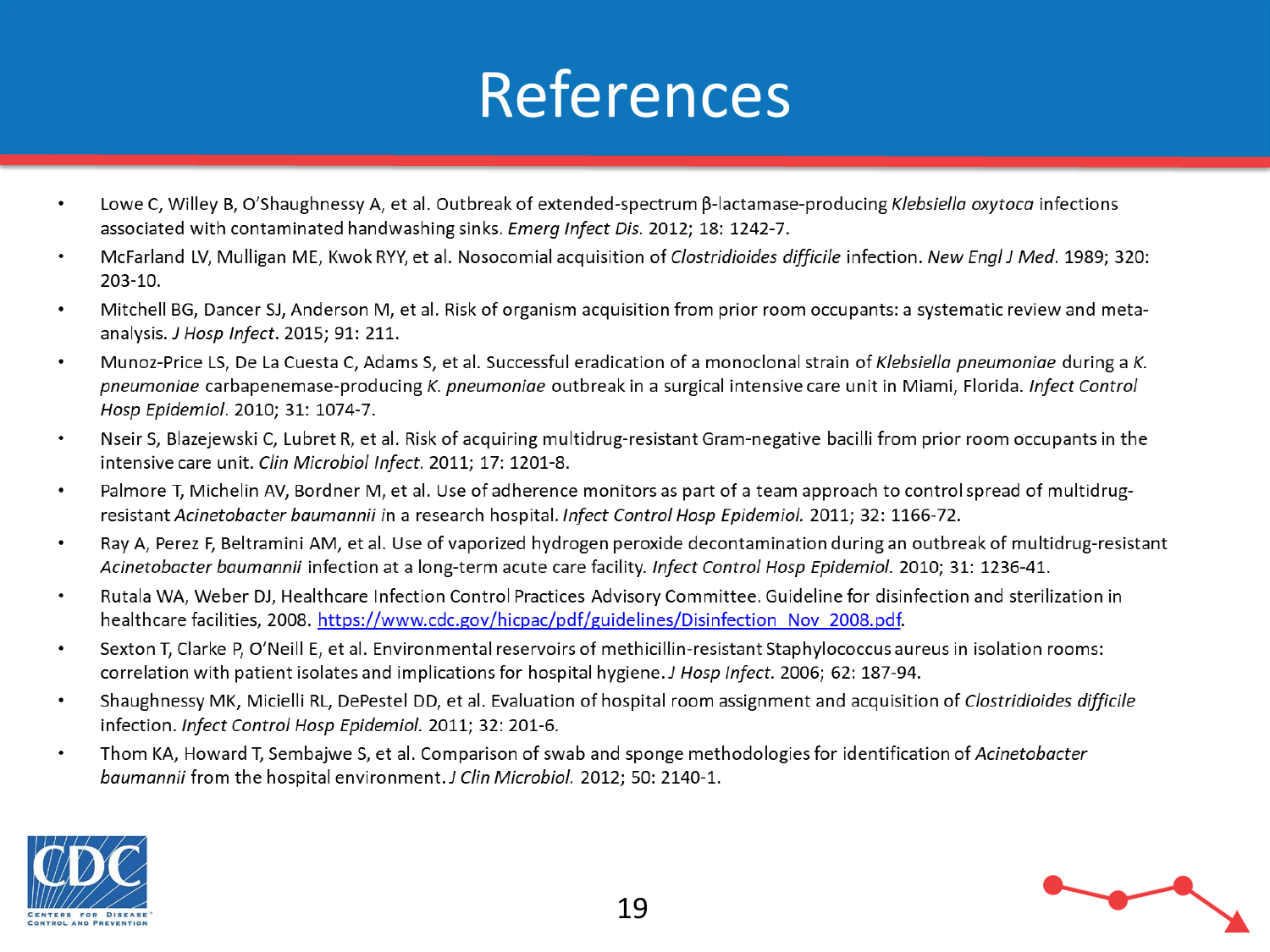# **Speaker Notes**







20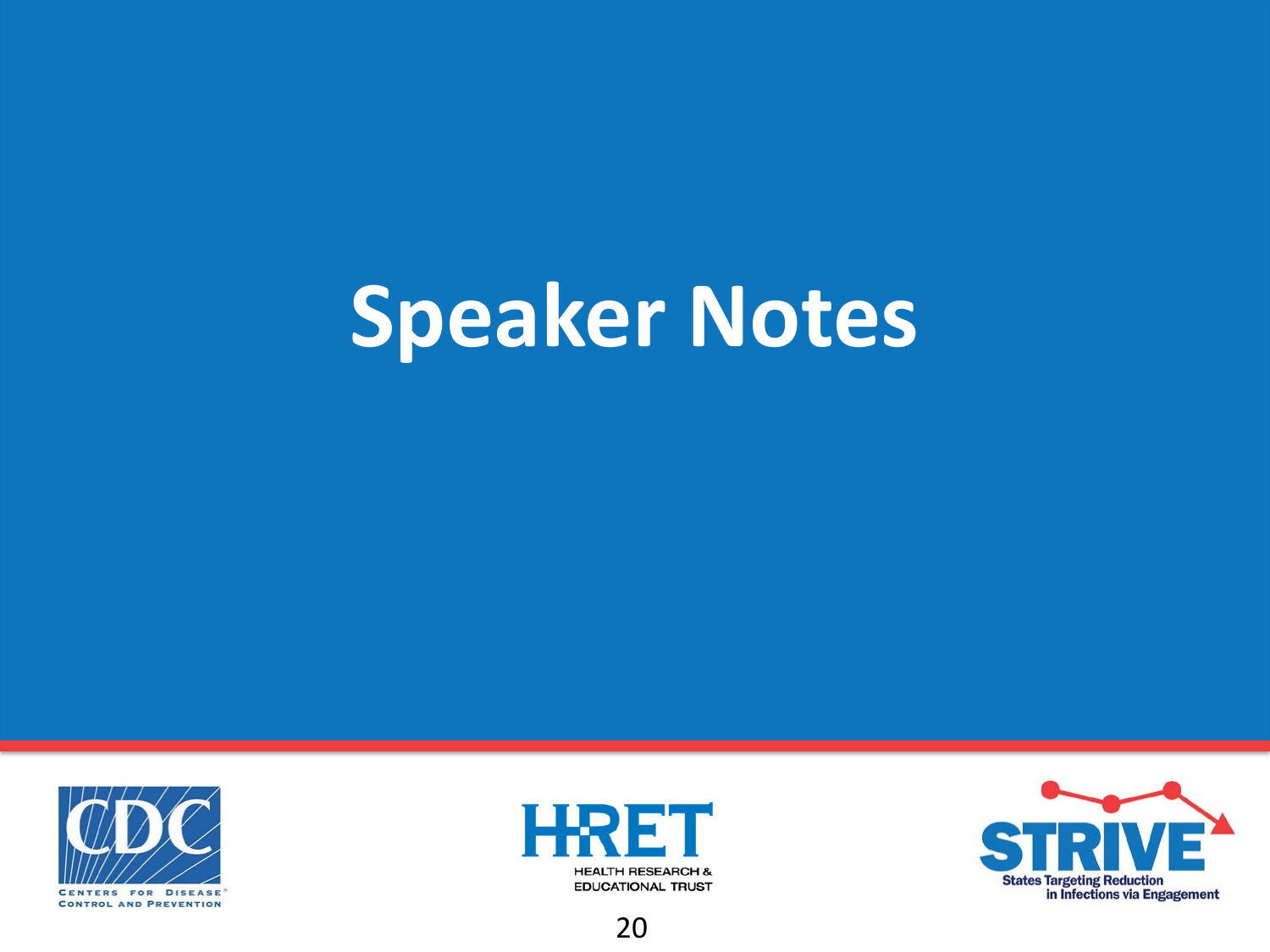Hello and welcome to the first module of the Environmental Cleaning course. This module, entitled "Environmental Cleaning and Disinfection: Principles of Infection Transmission and the Role of the Environment" will provide background information that illustrates the important role that the hospital environment can play in pathogen transmission and will introduce concepts that are useful in establishing and optimizing a hospital cleaning and disinfection program. This module will serve to set the stage for subsequent modules in this course.

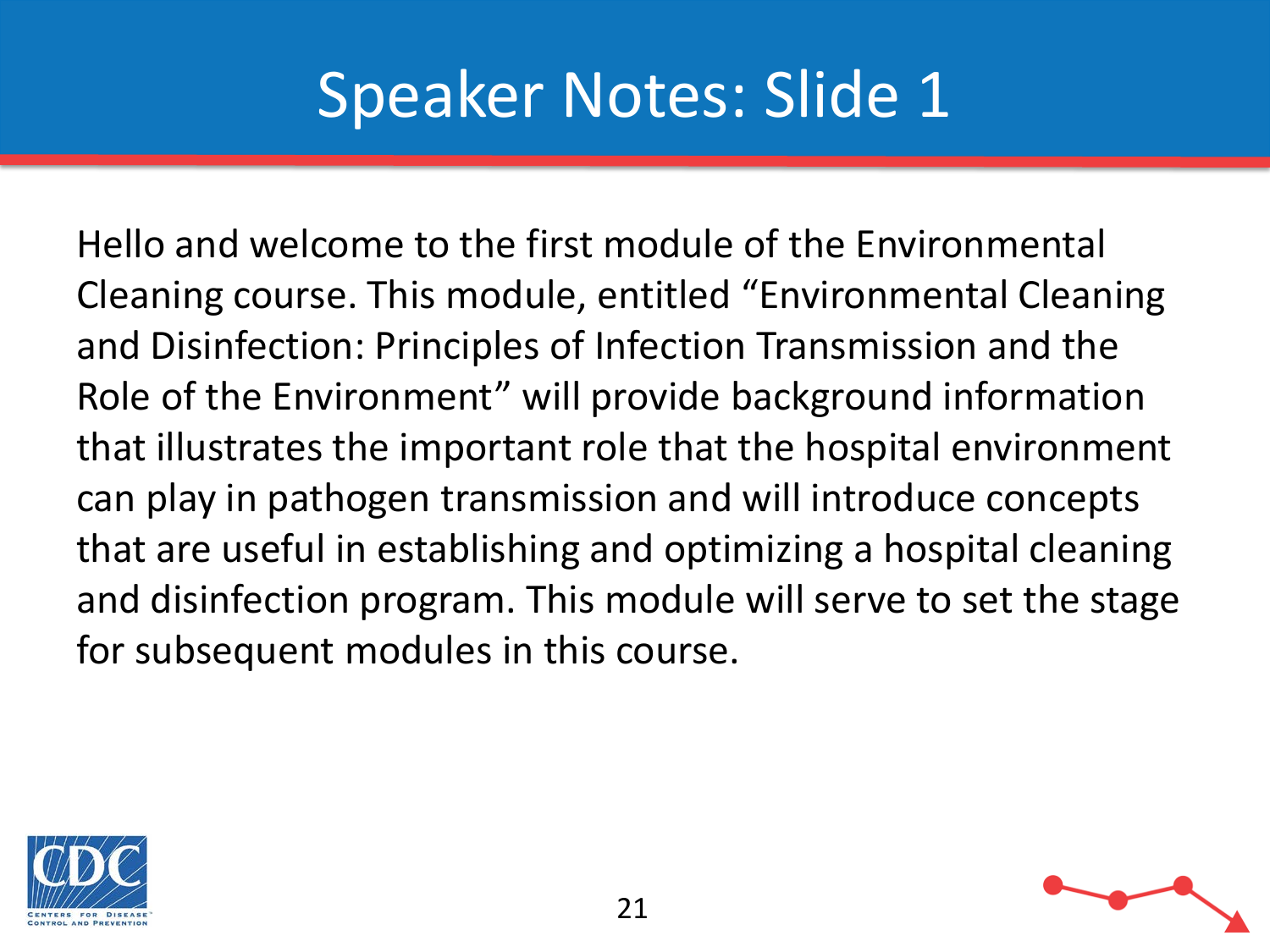This module was developed by national infection prevention experts devoted to improving patient safety and infection prevention efforts.



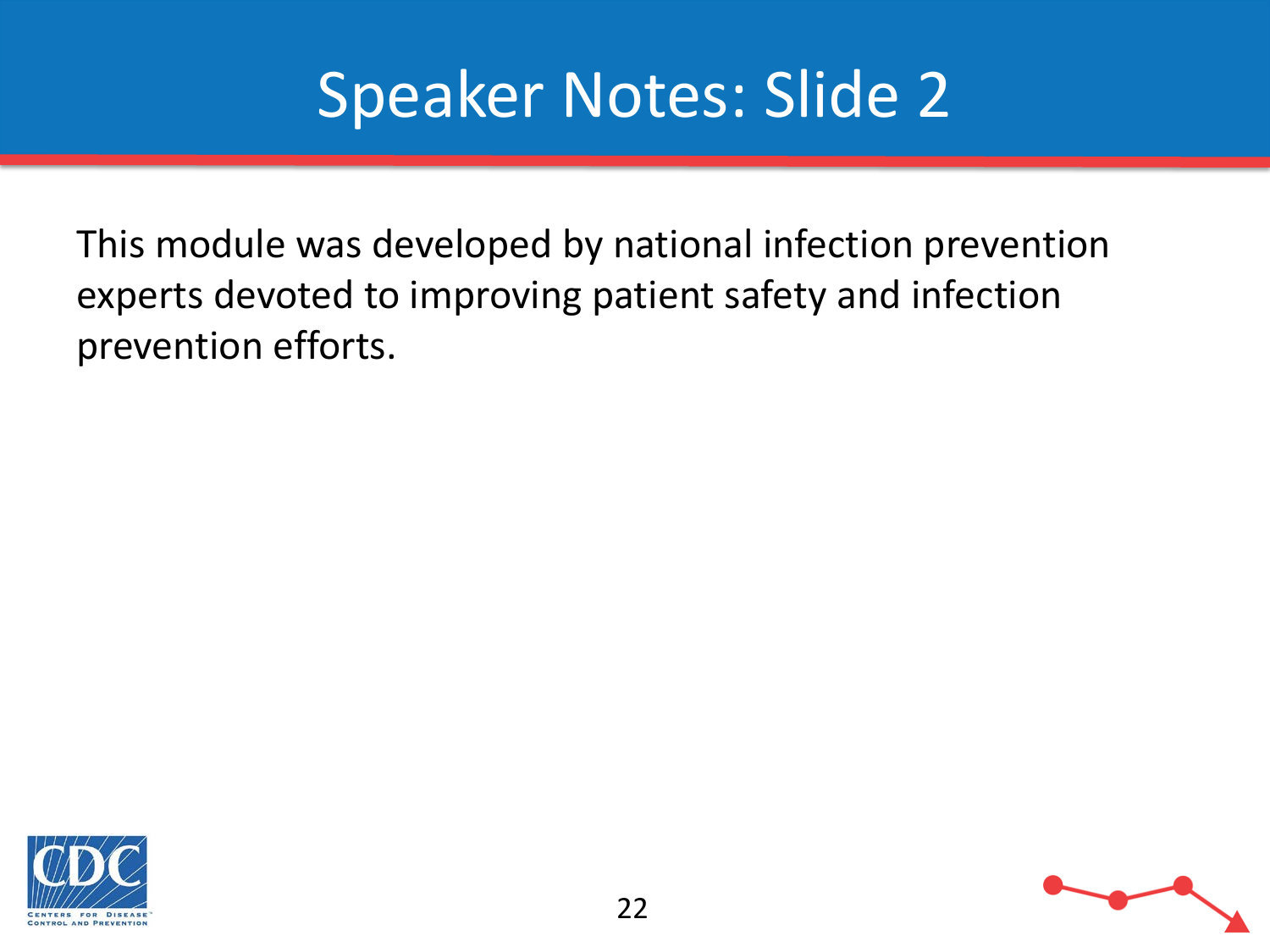After completing this module you will be able to:

- Describe the significance of microbial contamination of the healthcare environment;
- Identify the role that environmental cleaning and disinfection play in patient safety; and
- List factors that should be considered when implementing an environmental cleaning and disinfection program.



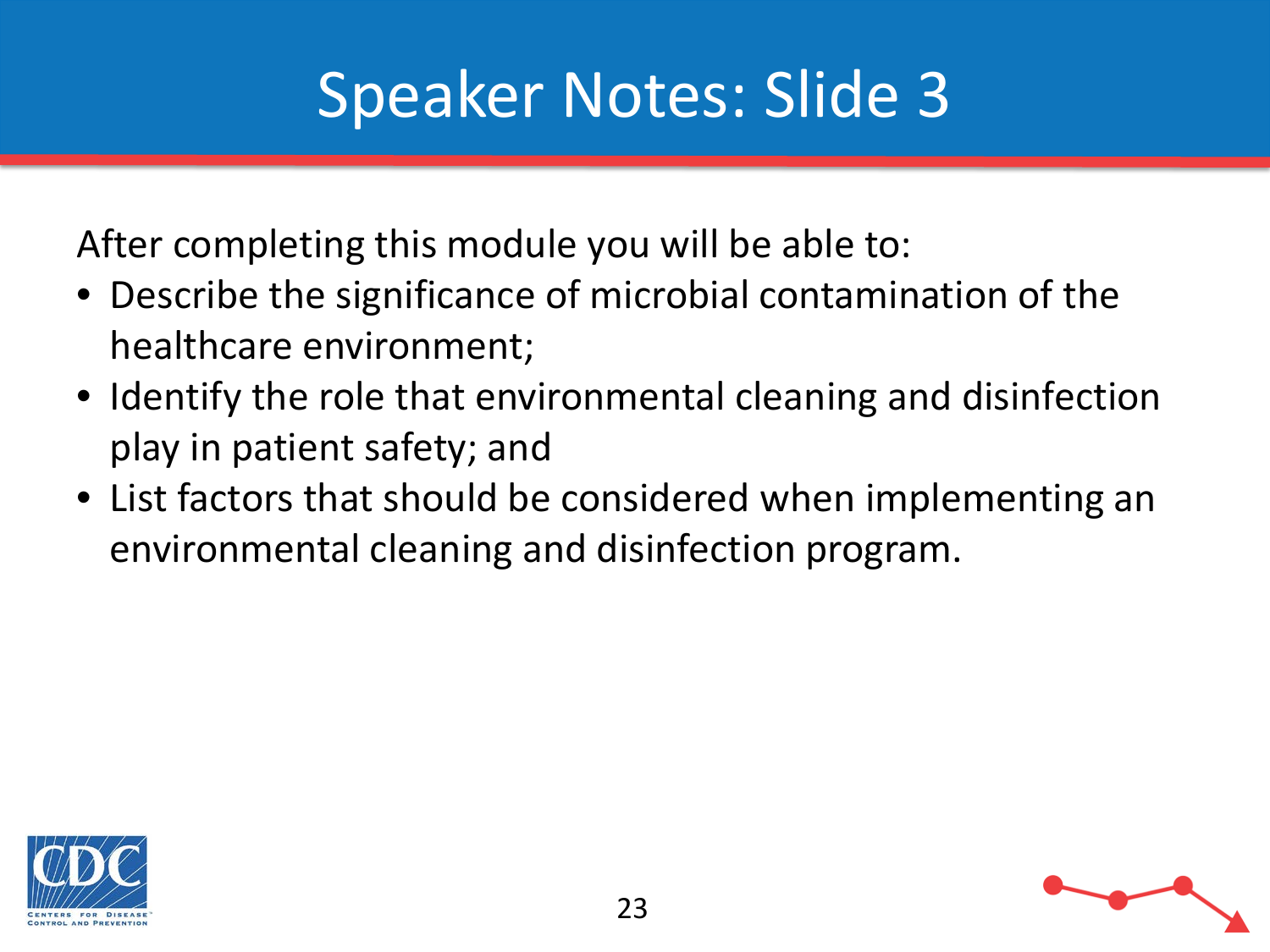One of the things that we hope to accomplish with this module is to demonstrate why cleaning and disinfection of the hospital environment is such an important aspect of a healthcareassociated infection (HAI) prevention and safety program. To do this, we'll first look at some data that highlight how commonly the hospital environment is contaminated with pathogens. We probably all recognize that the healthcare environment can be contaminated with pathogens. However, we may not recognize how commonly and extensively it occurs. To illustrate this point, this slide displays data from studies that have assessed the frequency of contamination of the hospital environment with *Clostridioides difficile (C. diff)*.

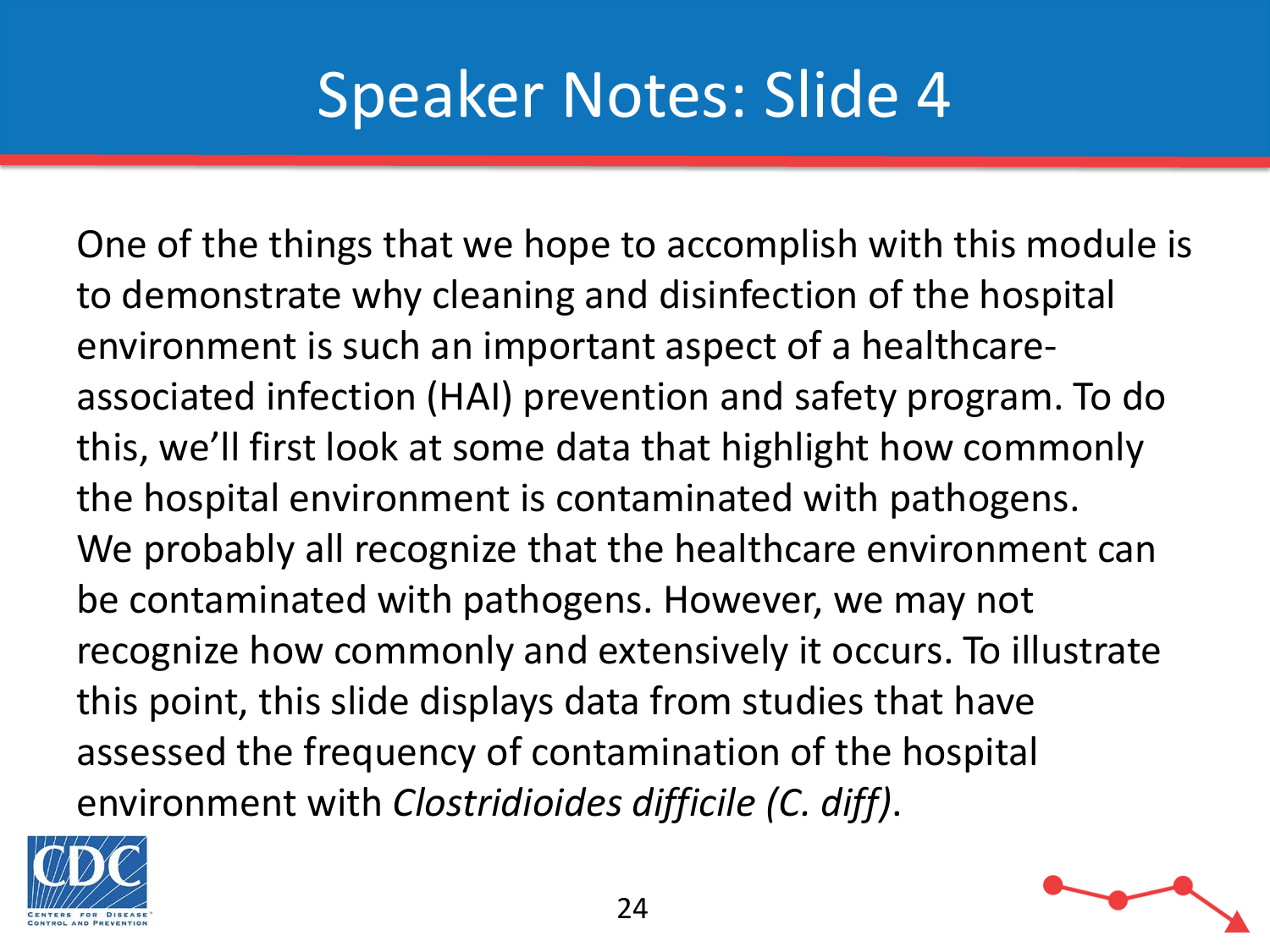#### Speaker Notes: Slide 4 Continued

The first figure shows data from a study by Dubberke and colleagues that was conducted in six healthcare facilities in which investigators sampled the environment in rooms housing patients with *C. diff* infection (CDI). In this study, *C. diff* was isolated from at least one sampled site in 100 percent of the rooms that were evaluated. The second figure represents the findings from a study by Eckstein and colleagues, in which *C. diff* was isolated from 56 percent of sampled items and surfaces in CDI rooms, including bedrails, bedside tables, phones, call buttons, toilets and door handles. And finally, the third figure, again for Dubberke et al., shows that *C. diff* can be isolated from about one third of rooms, even if they are not currently housing patients with CDI.

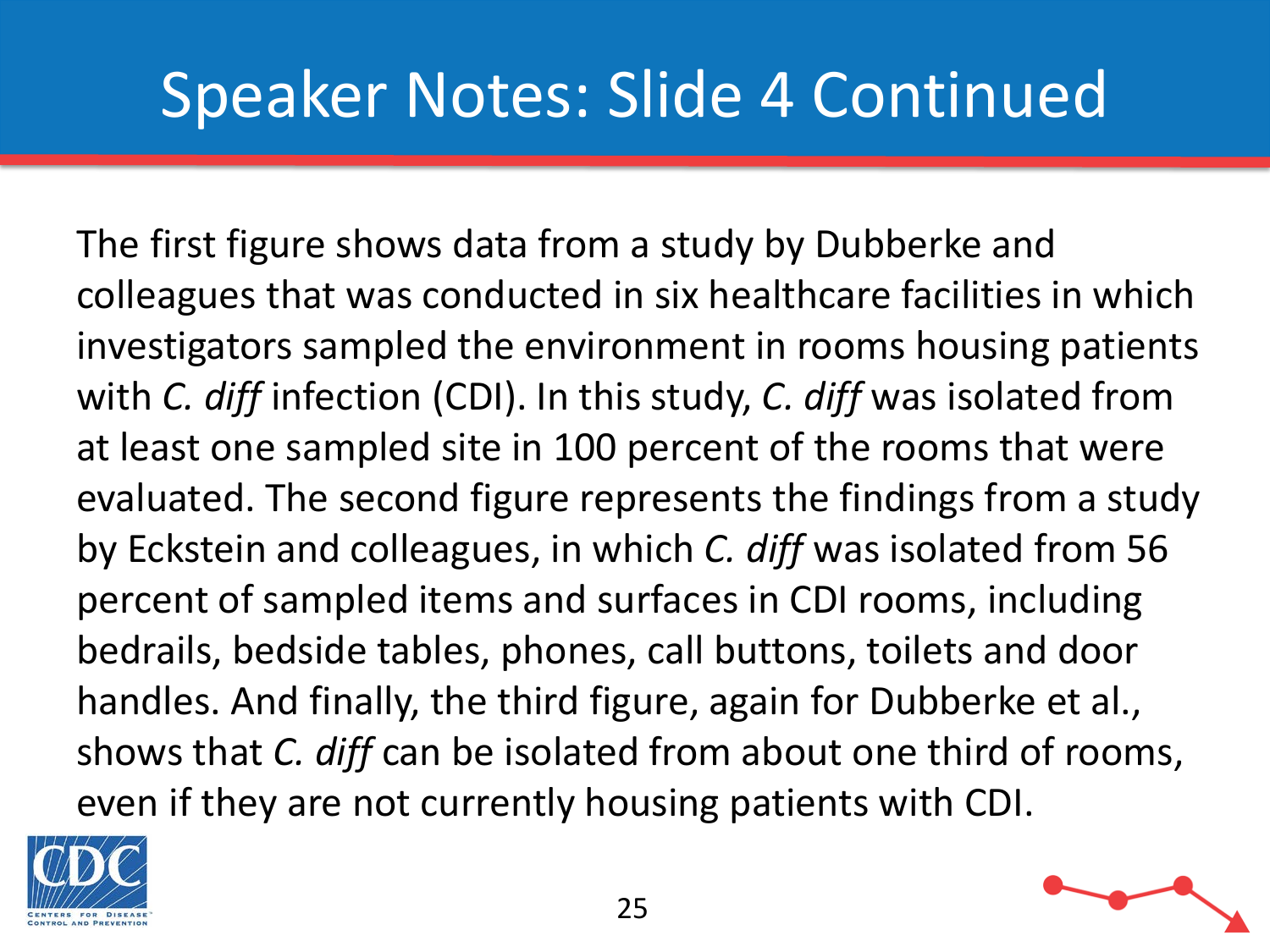Of course, *C. difficile* is not the only pathogen that contaminates the hospital environment. This table summarizes the findings of several studies in which environmental culturing was performed to determine the frequency of environmental contamination with other pathogens.

As you can see, similar to the studies of *C. difficile*, the percentages of environmental samples that were positive were quite high for multiple drug-resistant organisms. For example, culture positivity rates of 27-73 percent were seen for methicillinresistant *Staphylococcus aureus* (MRSA), and approximately 25 percent for vancomycin-resistant *Enterococcus (*VRE).



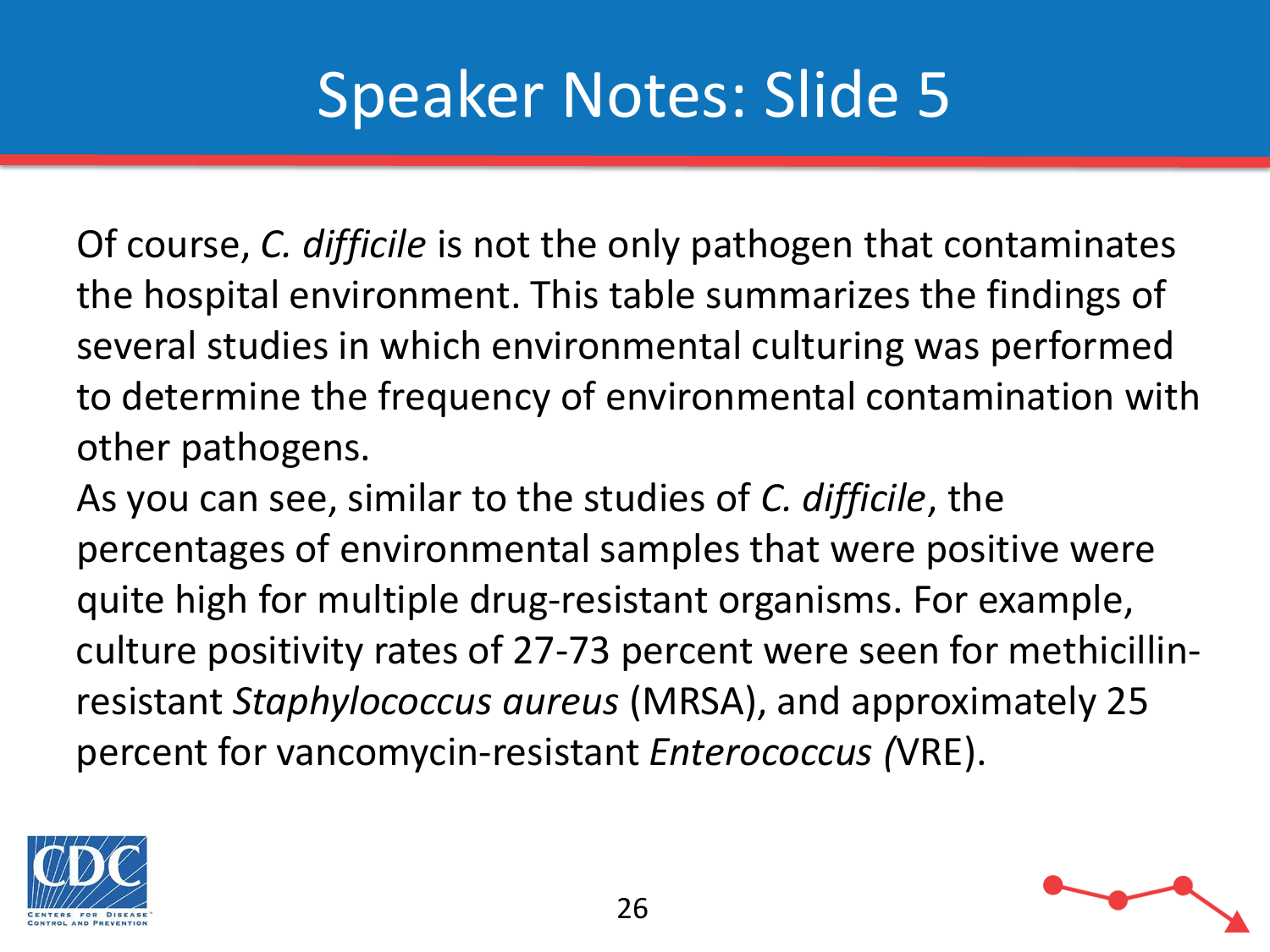#### Speaker Notes: Slide 5 Continued

Rates for the gram-negative pathogens, such as *Acinetobacter* and *Klebsiella pneumoniae*, ranged from about two percent to 94 percent.

To note, most of these studies were conducted in the setting of outbreaks or on units with a high endemic rate of the pathogen for which testing was performed and may not reflect the current status in the average hospital, but the findings are nonetheless eye opening and important for all of us to be aware of as we consider the important role that the hospital environment can play in the transmission of infection.



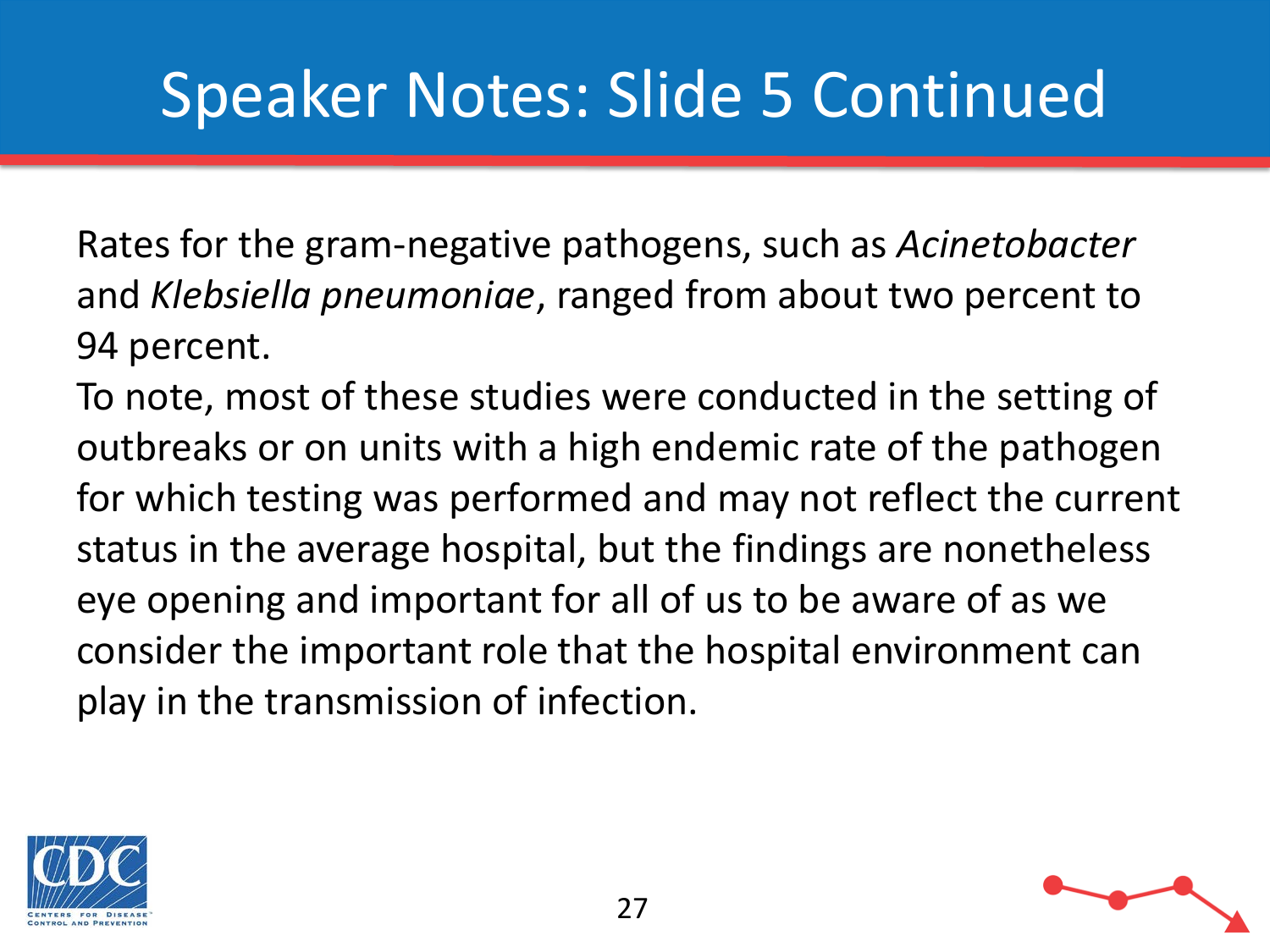Another fact to be aware of is that once these pathogens have contaminated environmental surfaces, fixtures, furniture and equipment, they can survive for very long periods of time in the absence of effective cleaning and disinfection processes. Most of us have probably heard that *C. diff* spores can survive in the environment for months, but I think it is less commonly known how long many other pathogens can survive in the environment. As shown in this table, many of these pathogens, including MRSA and gram-negative organisms such as *Acinetobacter* and *Pseudomonas*, are capable of surviving for hours to days to weeks, and even for several months. This ability to persist in the environment can play a critical role in the transmission of pathogens from patient-to-patient.

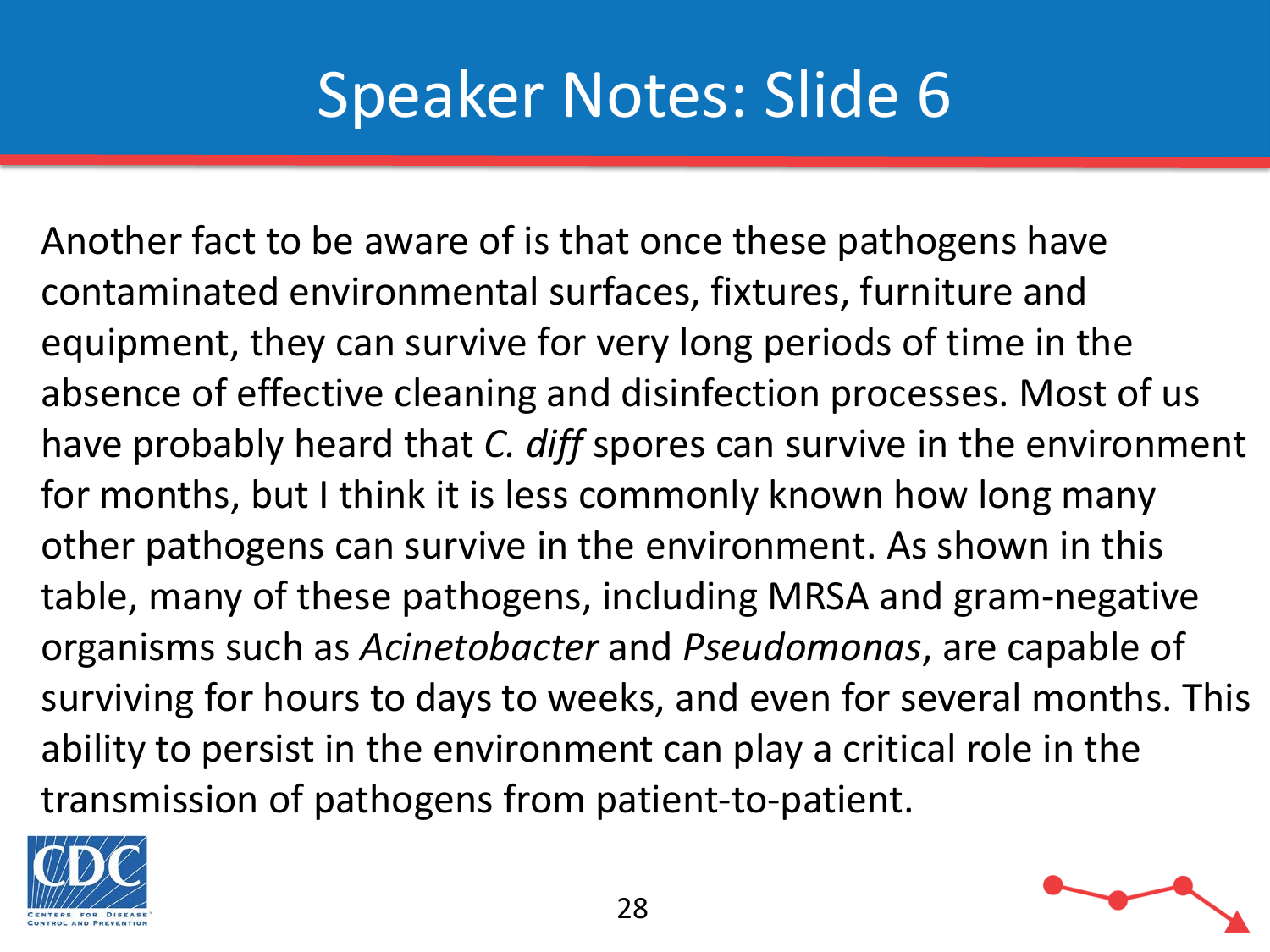The role that a contaminated environment can play in transmission is further supported by a number of studies showing that patients admitted to a room in which the prior occupant was colonized or infected with a particular pathogen are significantly more likely to acquire that same pathogen during their hospital stay than patients who are admitted to a room in which the prior occupant was not colonized or infected. Overall, as shown by the bar on the far left of the graph, the odds of acquiring the organism were more than two times higher among patients admitted to the rooms in which the prior occupant was colonized or infected.



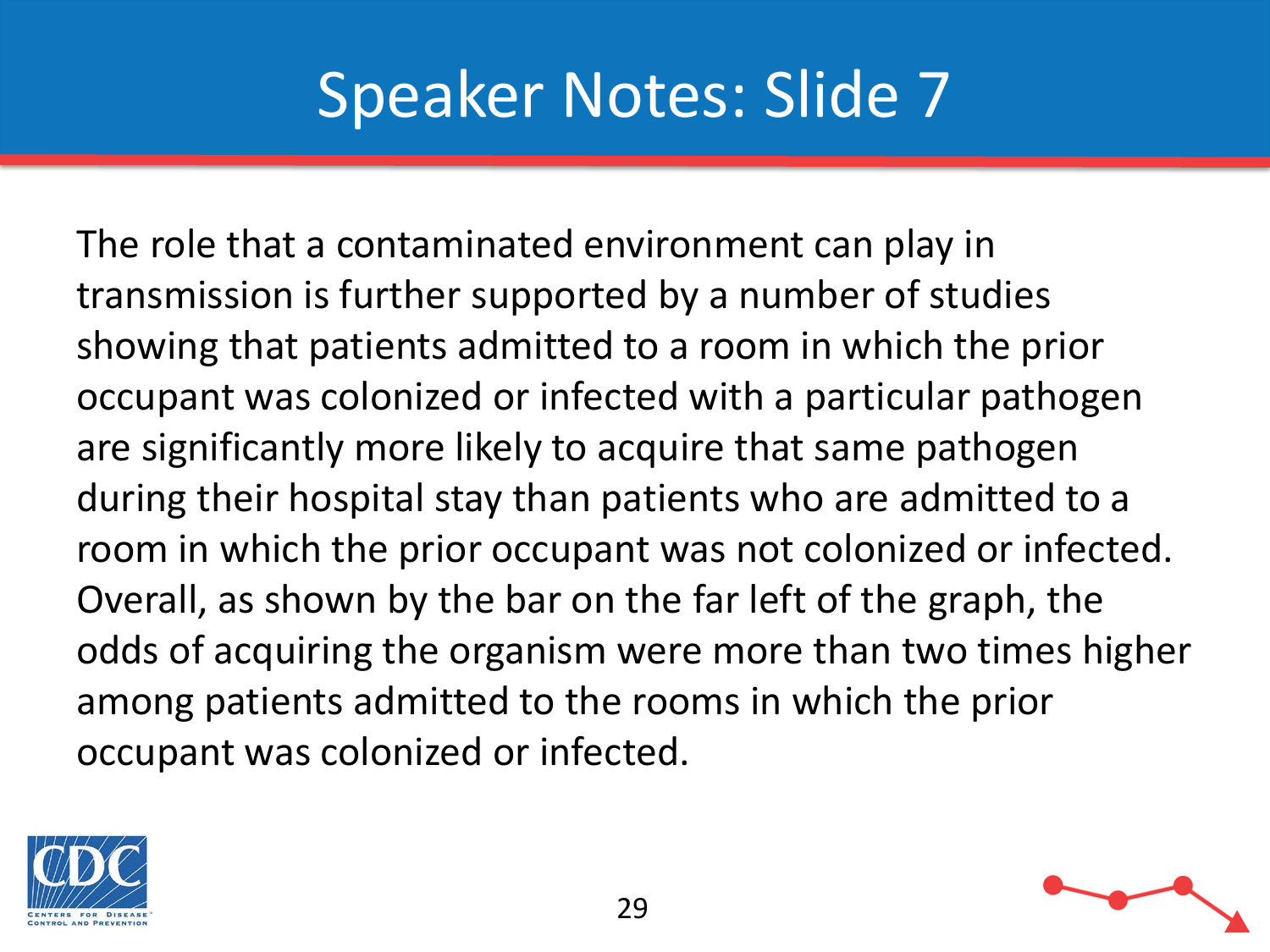### Speaker Notes: Slide 7 Continued

These findings are consistent across a large variety of pathogens, as shown by the other bars, including *C. difficile*, *Pseudomonas*, *Acinetobacter,* MRSA and VRE. This frequent and persistent environmental contamination poses a serious risk to subsequent patients who occupy these contaminated spaces. These spaces are supposed to be safe.



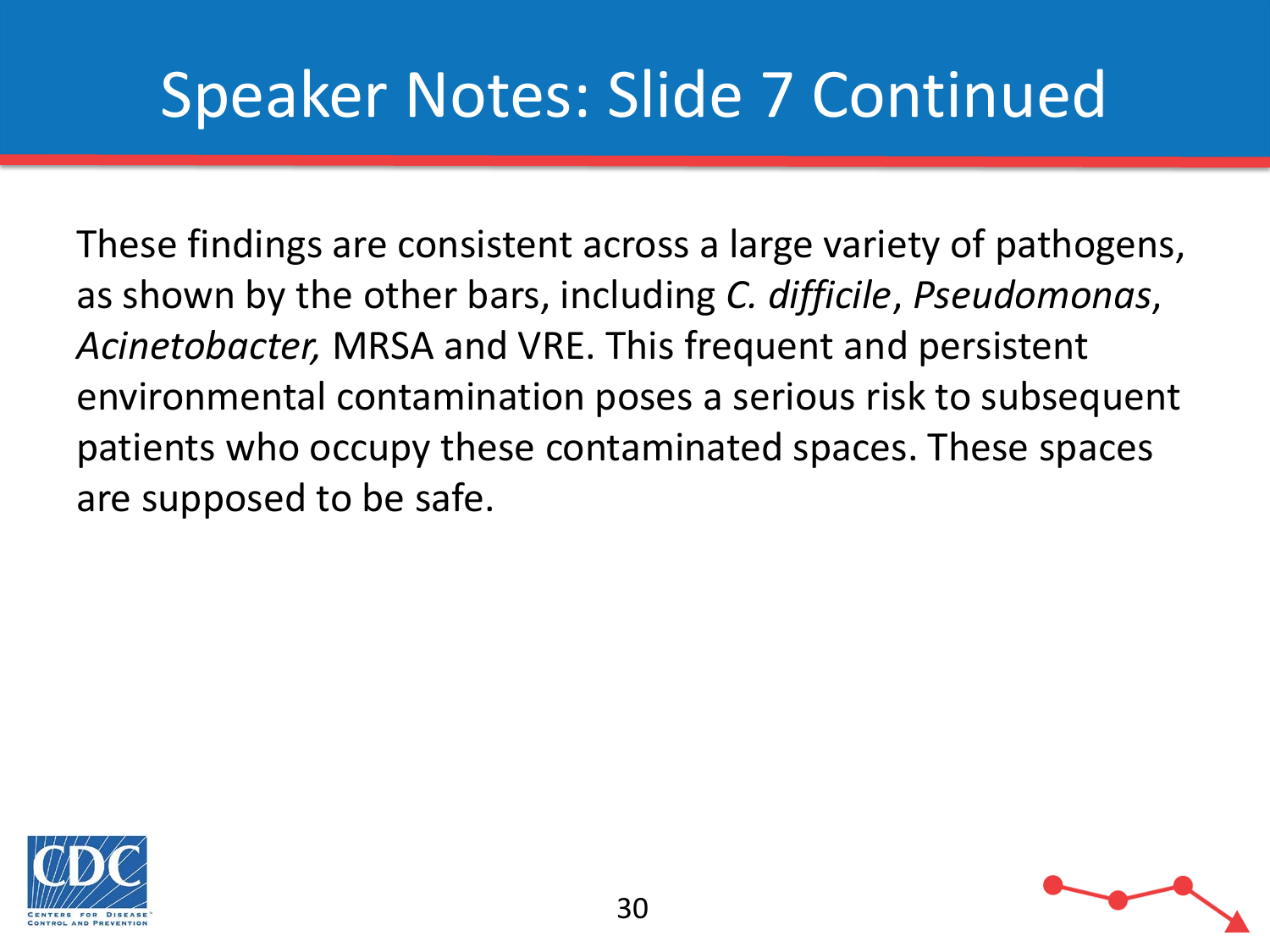You may recall from the STRIVE hand hygiene modules that there are several moments or opportunities for healthcare personnel to clean their hands. One of these moments is after contact with the patient care environment. That is because, in addition to potential direct environment-to-patient transmission, the contaminated environment can lead to contamination of healthcare personnel hands that can subsequently result in transmission to other surfaces, objects and patients. For example, in one study, 64 healthcare personnel performed hand hygiene, went into hospital rooms where they placed their hand on the bed rail for 5 seconds and also on the bedside table for 5 seconds.

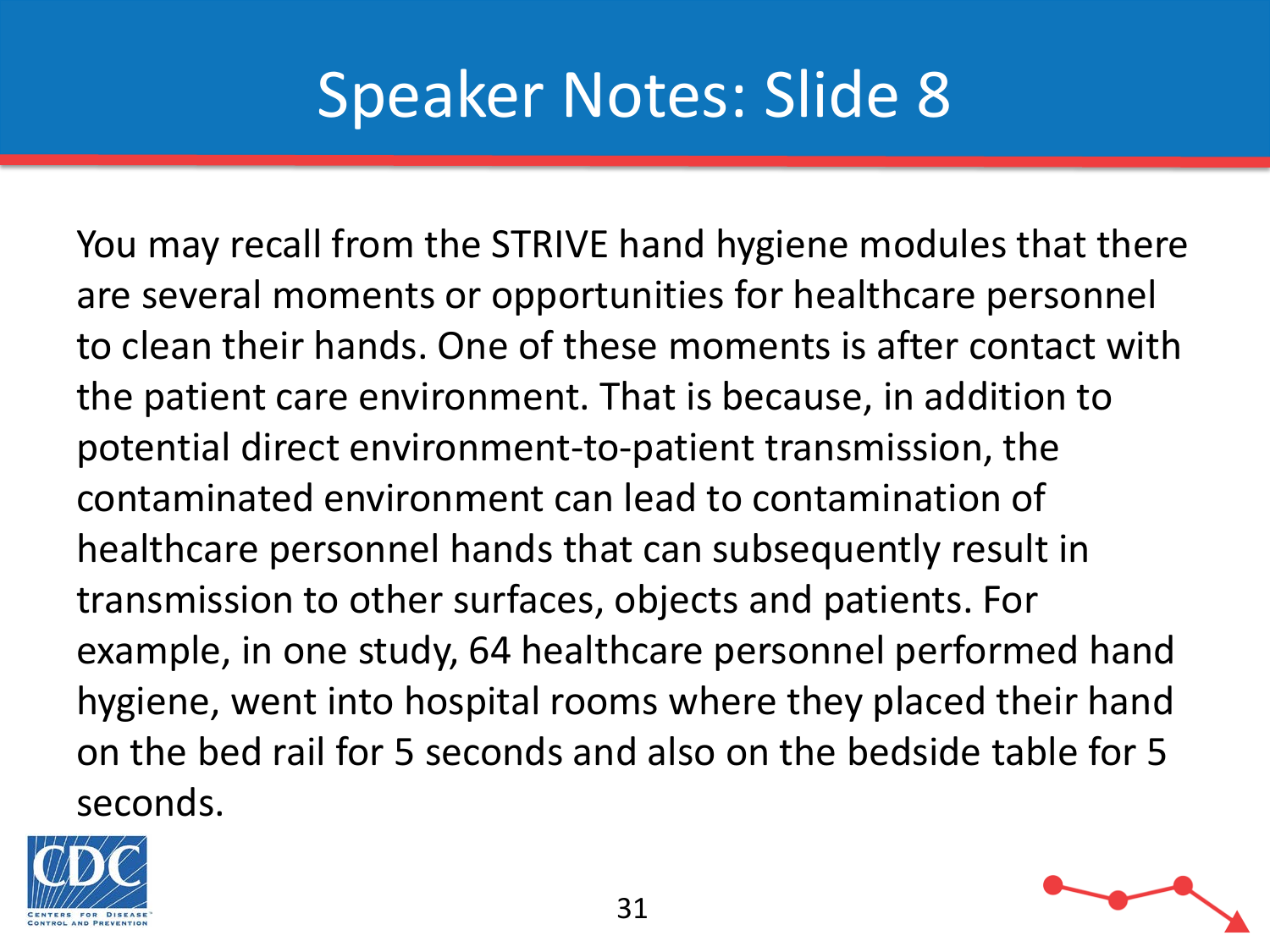#### Speaker Notes: Slide 8 Continued

They, then, had a hand imprint culture performed prior to performing hand hygiene. When this experiment was conducted in occupied patient rooms, hand cultures were positive for pathogenic organisms, such as *Staphylococcus aureus*, VRE, gram-negative bacilli and *C. difficile*, in 53 percent of the experiments. Perhaps even more surprising and concerning, hand cultures were positive for one or more of these pathogens in 24 percent of experiments conducted in vacant rooms that had been terminally cleaned and were waiting for a new patient admission.



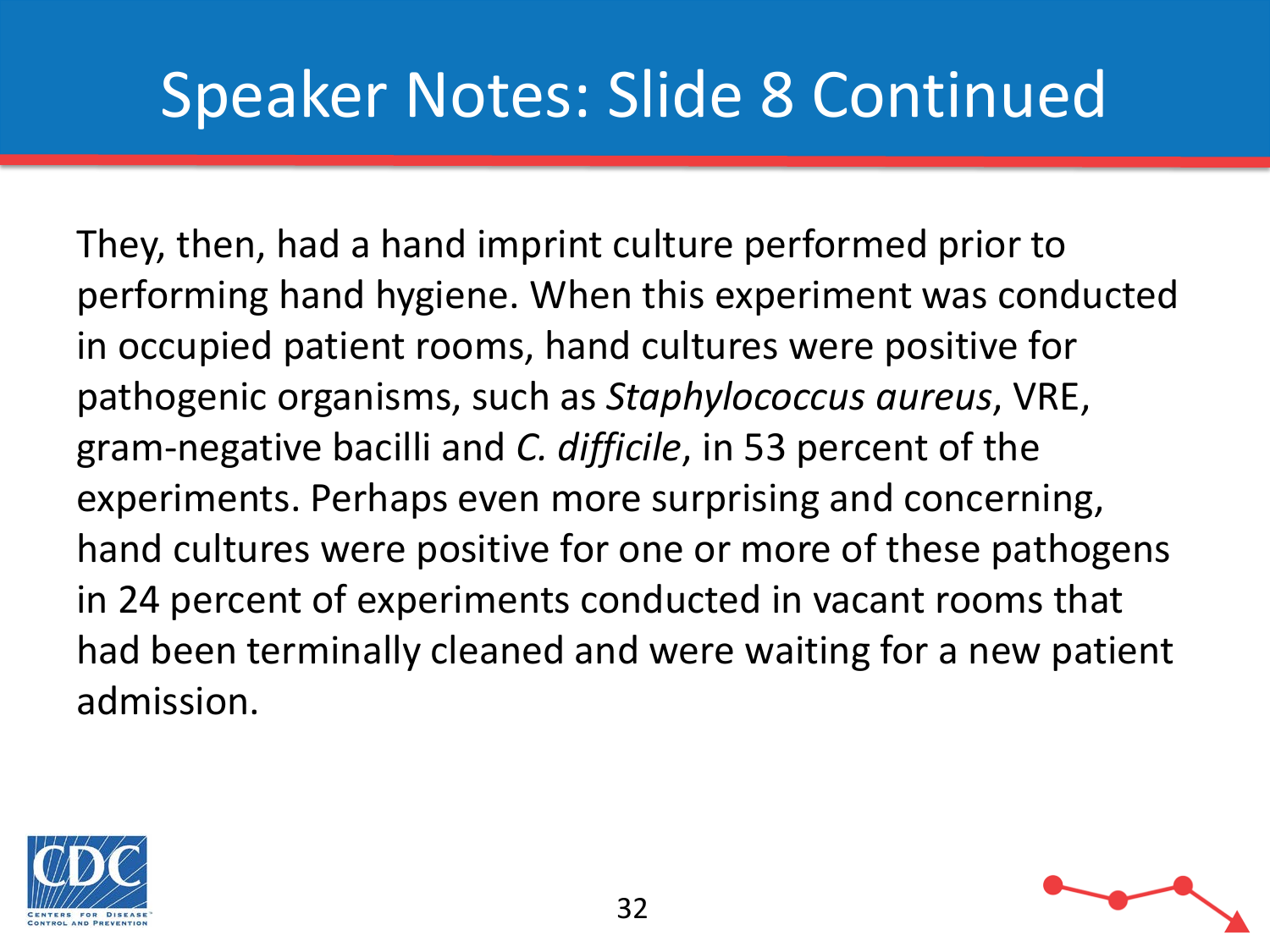So you might and probably should be thinking "Why is the healthcare environment so frequently contaminated, even in rooms that have undergone discharge cleaning?" A major problem, and perhaps one of the most important answers to that question, is that we don't reliably clean the hospital environment. In one study that used fluorescent markings to assess the effectiveness of discharge cleaning, the investigators found that about half of high-touch surfaces in hospital rooms was not cleaned. These high touch surfaces are those surfaces and items in a hospital room that are frequently touched by patients and/or healthcare providers, such as bedrails and overbed tables.



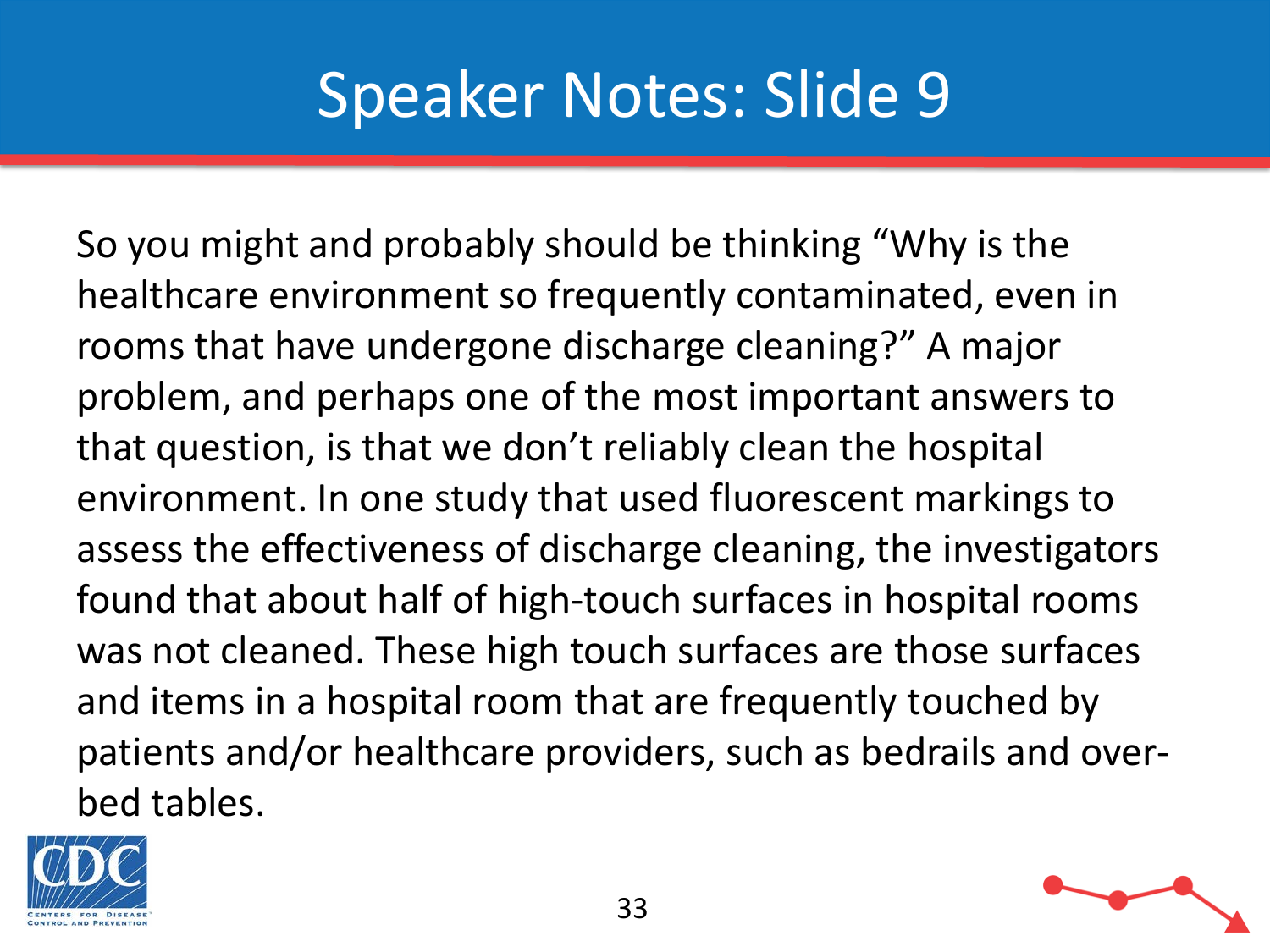#### Speaker Notes: Slide 9 continued

I should point out that this was not a small study conducted in a single hospital. These data were collected for 14 types of hightouch surfaces in 36 acute care hospitals in the US, suggesting that these findings may be fairly reflective of what is happening in hospitals across the country.



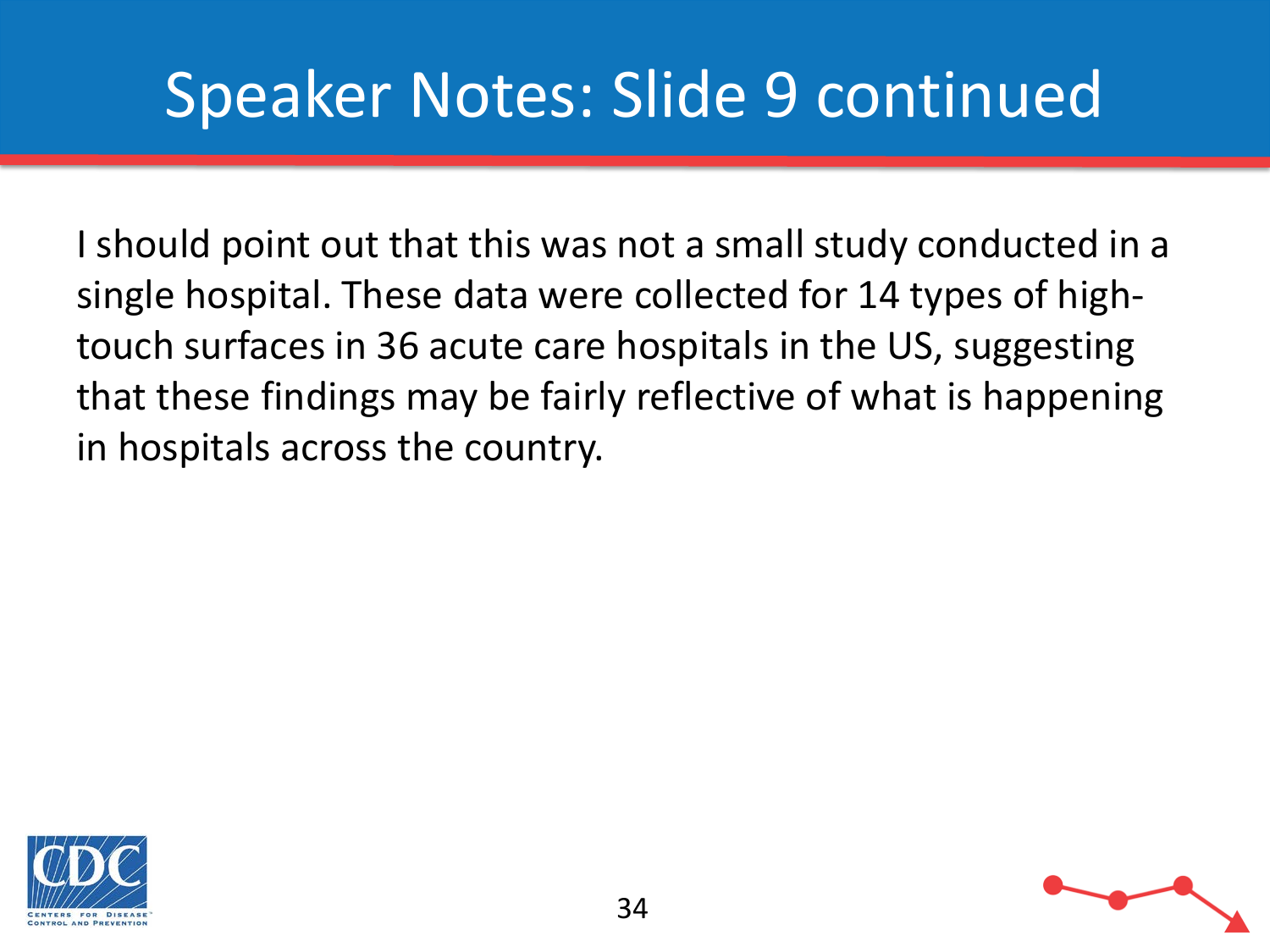Those results can be pretty disheartening, but I want to point out that when we do it right, cleaning and disinfection can substantially reduce environmental contamination and the associated risk of transmission to and infection of our patients. For example, in a Boston hospital, enhancing the cleaning and disinfection process was associated with a 25 percent reduction in patient MRSA acquisitions and an elimination of the previously described increased risk of MRSA acquisition among patients admitted to hospital rooms in which the previous patient was MRSA-positive. This is a great example of why optimizing our hospitals' environmental cleaning and disinfection programs is so important in our efforts to enhance patient safety.



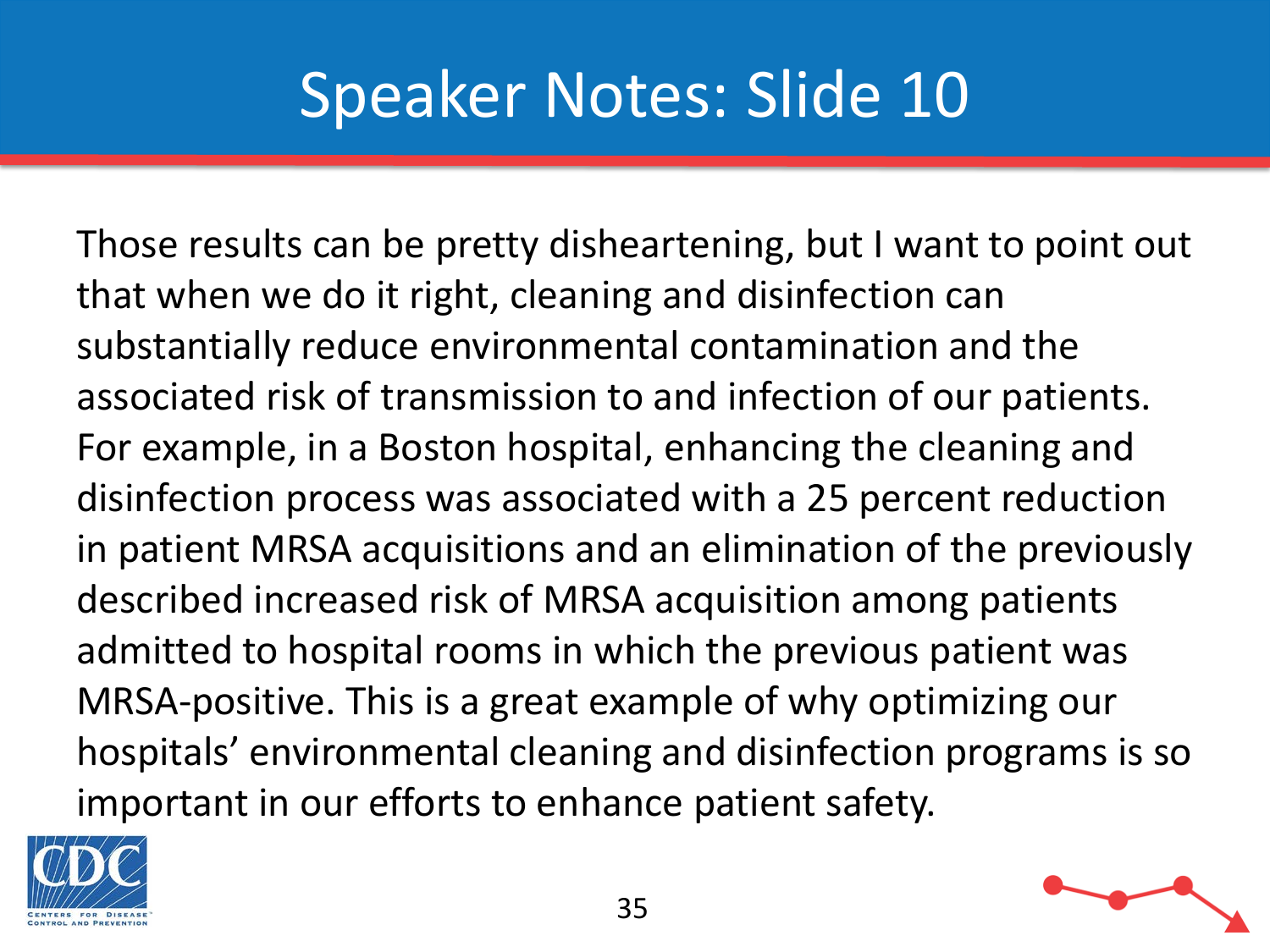Now, with that background and hopefully with a keen appreciation for the importance of cleaning and disinfection of the healthcare environment, let's move on to a discussion of some common terminology related to cleaning and disinfection. Even if you are not directly involved in the process, having a working knowledge of this terminology is important to ensure that we all communicate effectively with regard to this topic. While we sometimes hear the terms "cleaning" and "disinfection" used interchangeably, they are, in fact, two different concepts.



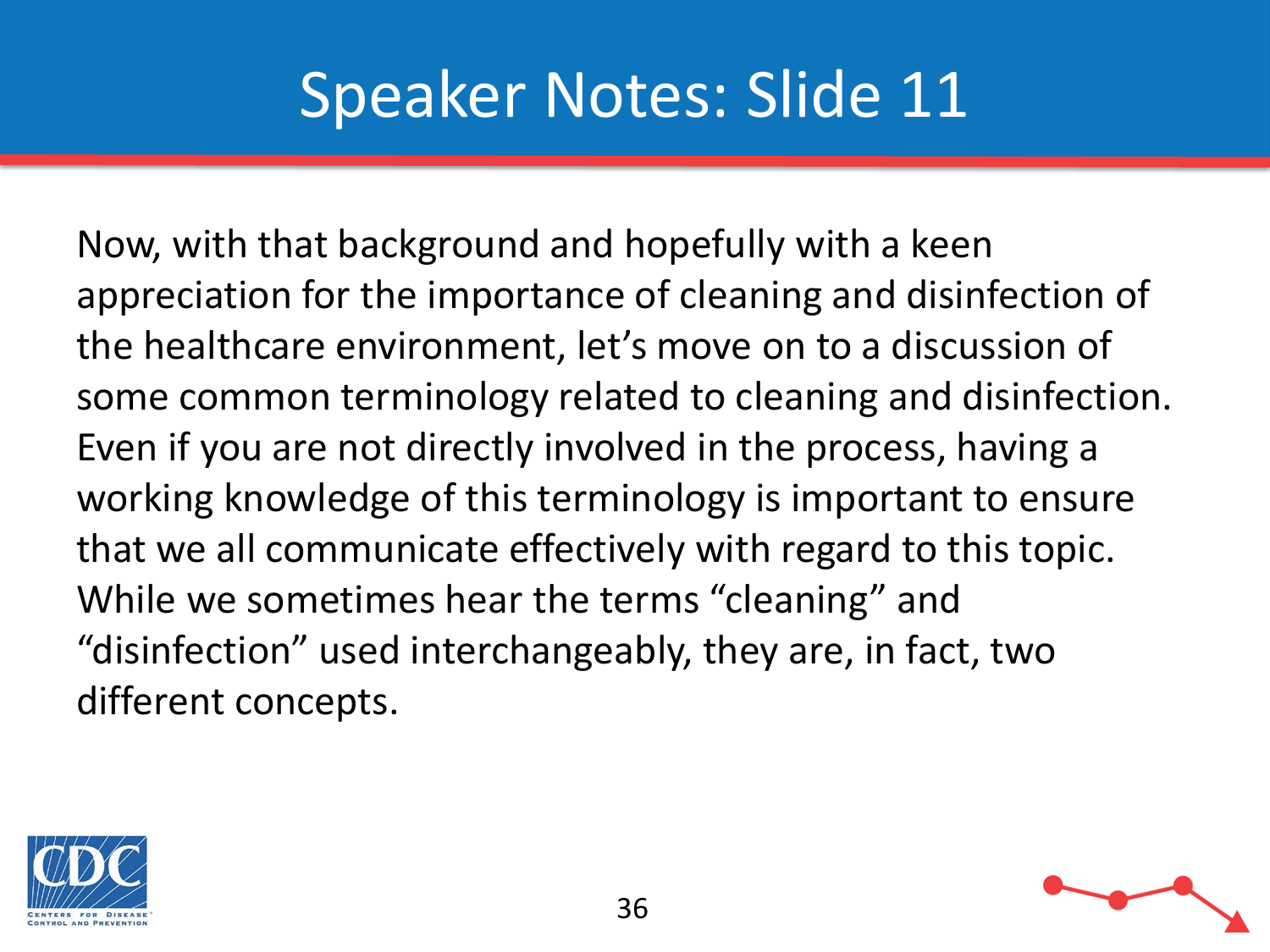## Speaker Notes: Slide 11 Continued

Cleaning refers to the physical removal of visible soil and other organic matter from objects and surfaces. It does not imply killing of any microorganisms. Disinfection, on the other hand, is a process that results in the elimination of many or all pathogenic microorganisms on inanimate objects with the exception of bacterial spores. Finally, sterilization is a process that kills all forms of microbial life, including spores.

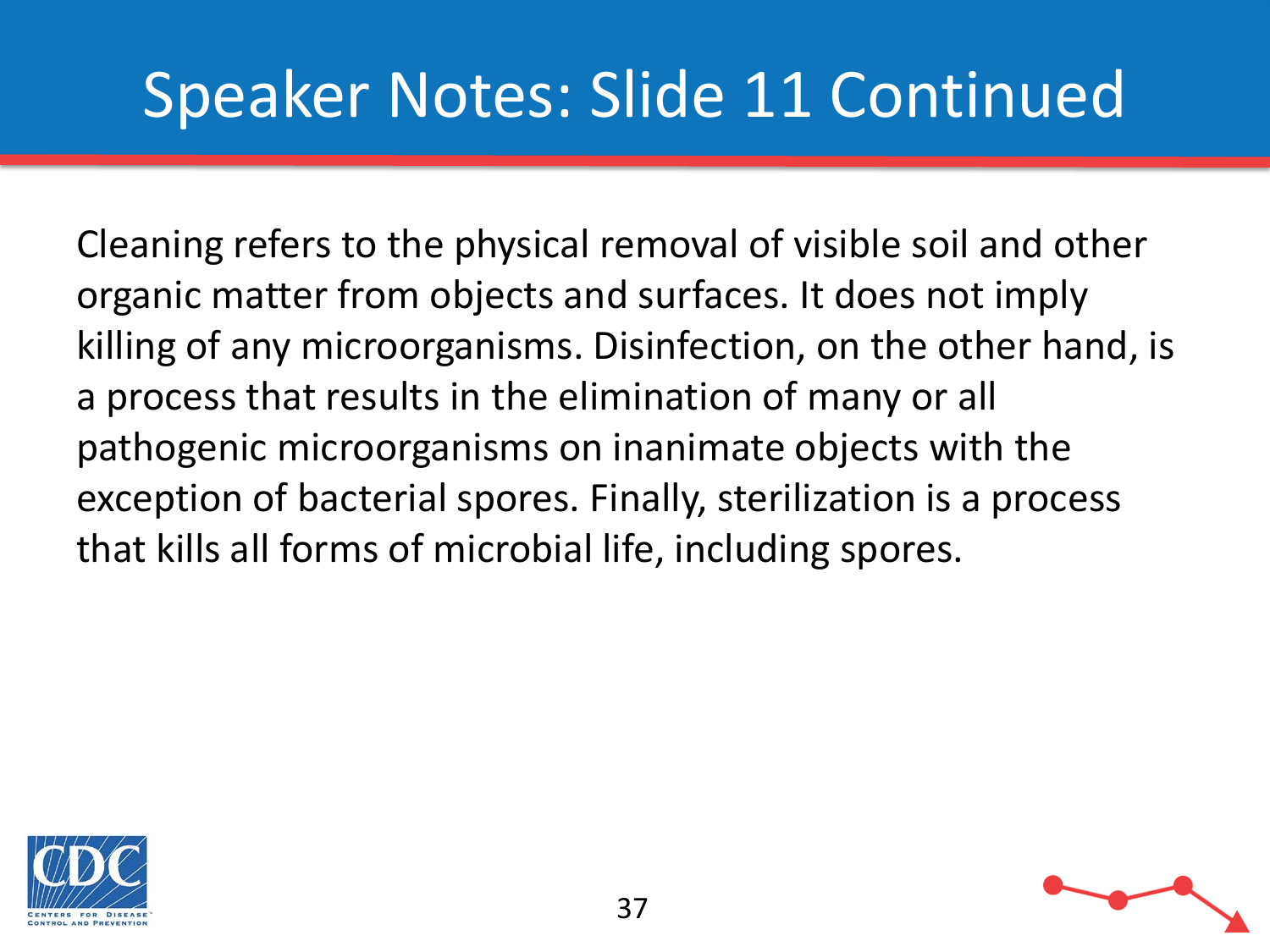It is important to understand that even within the category of disinfection, there are three subcategories, or levels of disinfection, with which one should be familiar. Low level disinfection kills most vegetative bacteria, some viruses, and some fungi, but cannot be relied upon to kill mycobacteria or bacterial spores. Intermediate level disinfection kills vegetative bacteria, most viruses and most fungi, but does not reliably kill bacterial spores.

High level disinfection, often referred to as HLD, completely eliminates all microorganisms except for small numbers of bacterial spores.



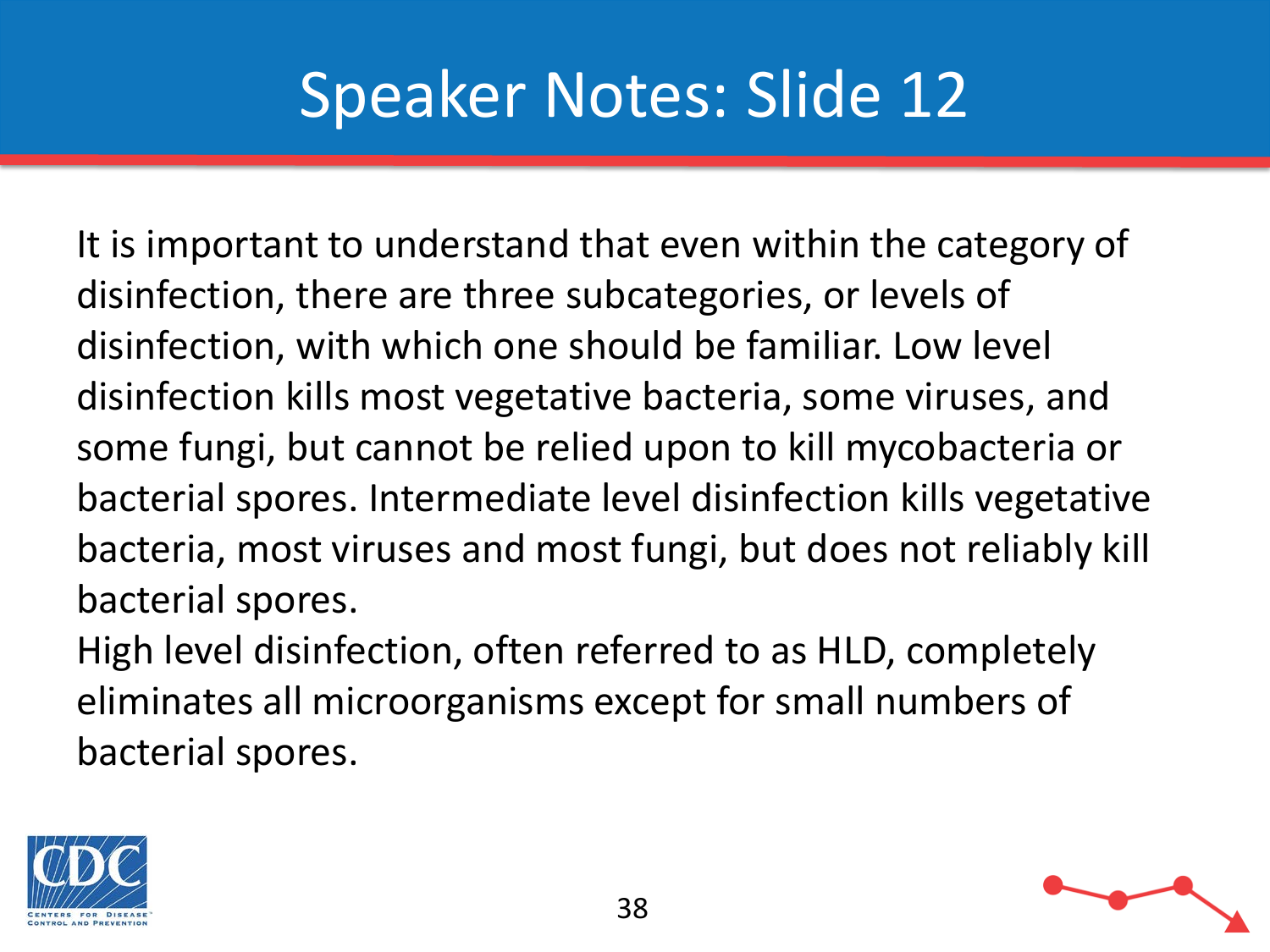Given the variety of options available to us, such as low-level disinfection, high-level disinfection and sterilization, it is important to understand which process is required for the various environmental surfaces and medical equipment that we use during the care of patients. The Spaulding classification defines the minimum level of disinfection or sterilization required based on how the item is used or the part of the body with which it makes contact. In the Spaulding classification system, non-critical equipment is that which touches only intact skin. Examples of non-critical equipment include blood pressure cuffs, stethoscopes and environmental surfaces in the patient care environment.



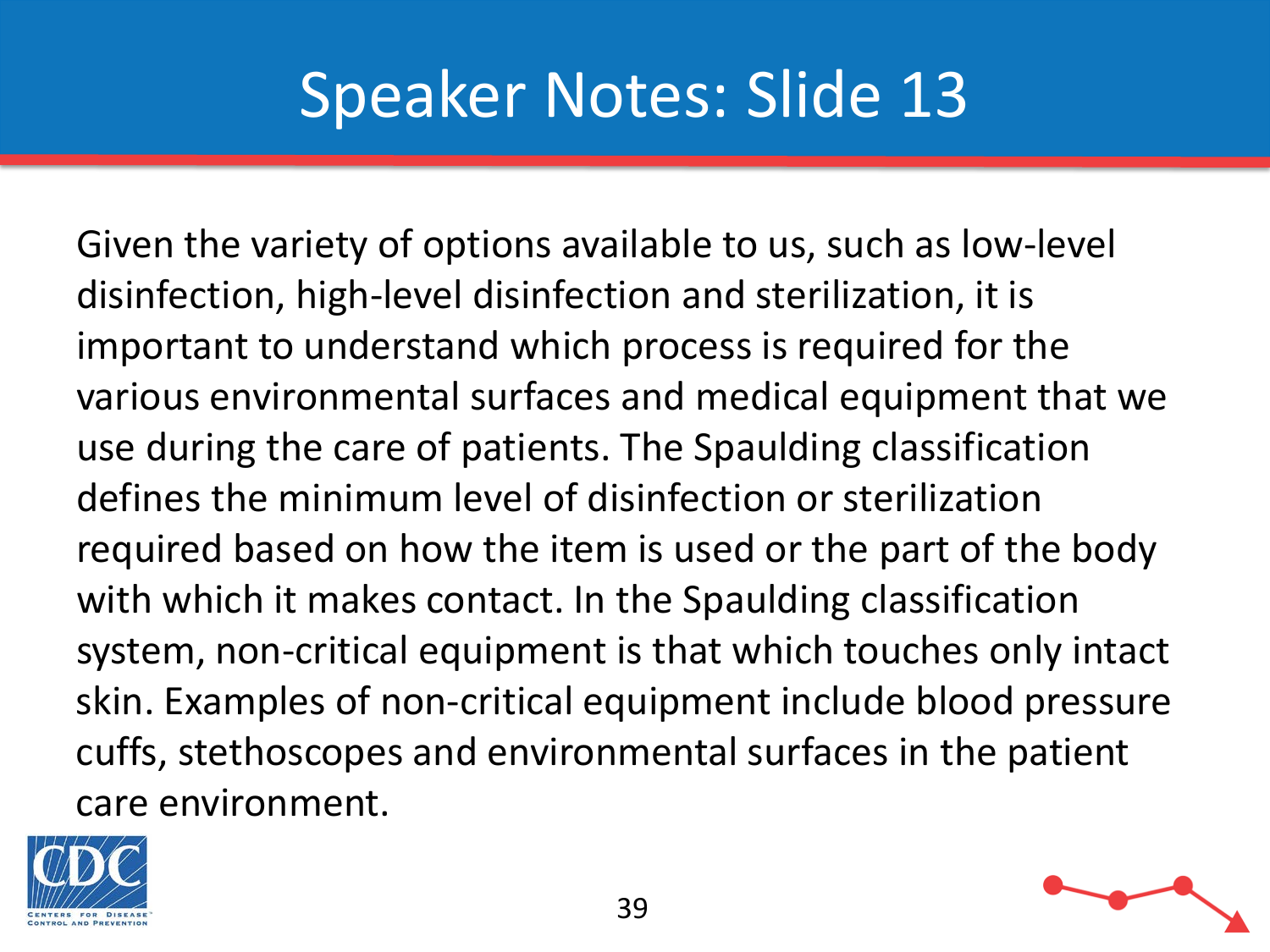#### Speaker Notes: Slide 13 Continued

Non-critical equipment is reprocessed by cleaning and, at a minimum, low level disinfection. Semi-critical equipment includes any equipment or item that comes into contact with mucous membranes or non-intact skin. Semi-critical equipment includes endoscopes, laryngoscopes, respiratory therapy equipment, and vaginal specula. These items must be reprocessed by cleaning and high level disinfection. Lastly, critical equipment is equipment that enters normally sterile tissue or the vascular system and includes implanted devices and materials and surgical instruments.

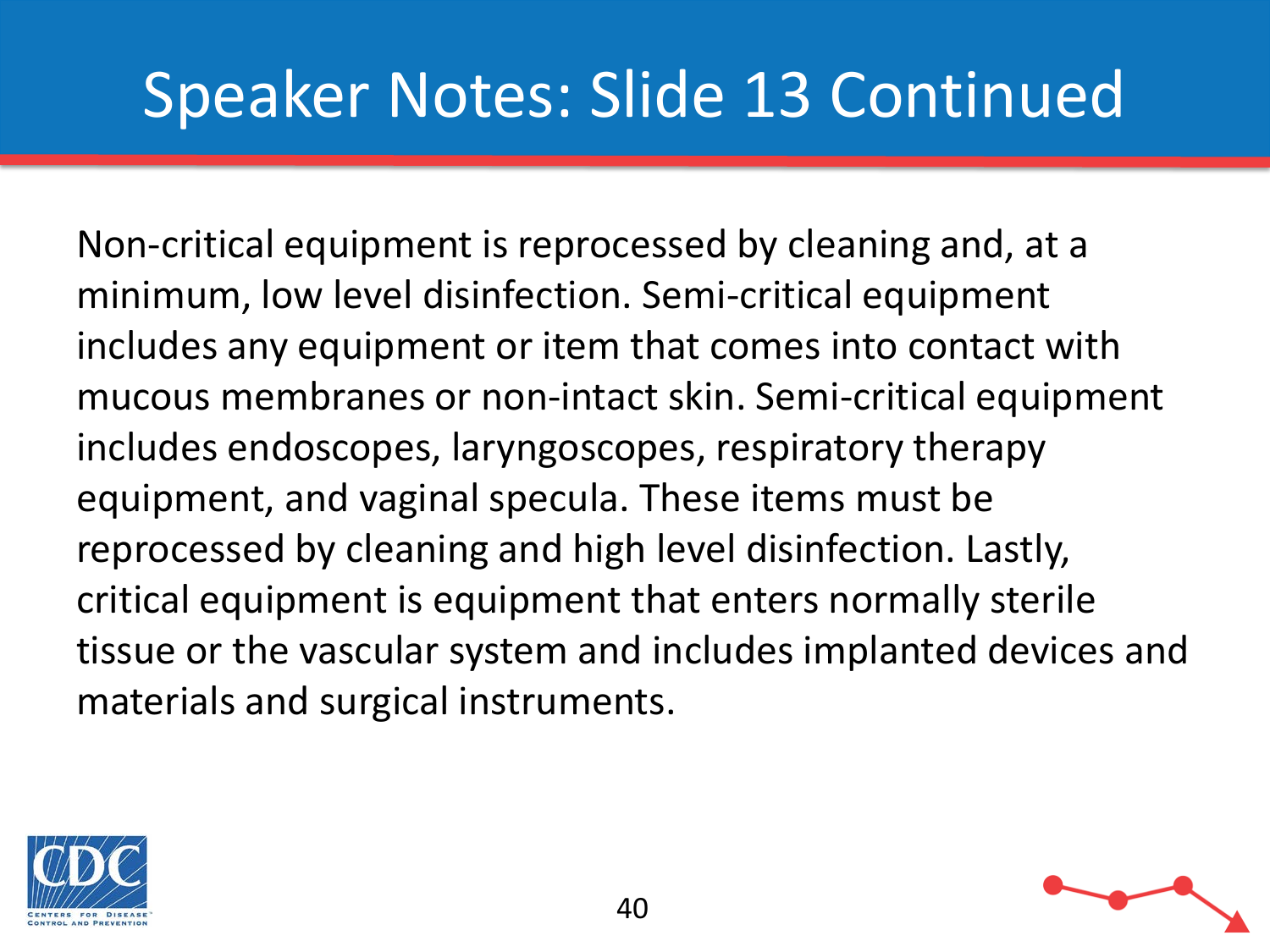## Speaker Notes: Slide 13 Continued

Critical equipment must be cleaned and sterilized prior to use. Because this module is focused on cleaning and disinfection of the healthcare environment and other non-critical equipment, our discussion will focus on low level disinfection.

Note: All of these categories of reprocessing require that they be cleaned before disinfection and sterilization.



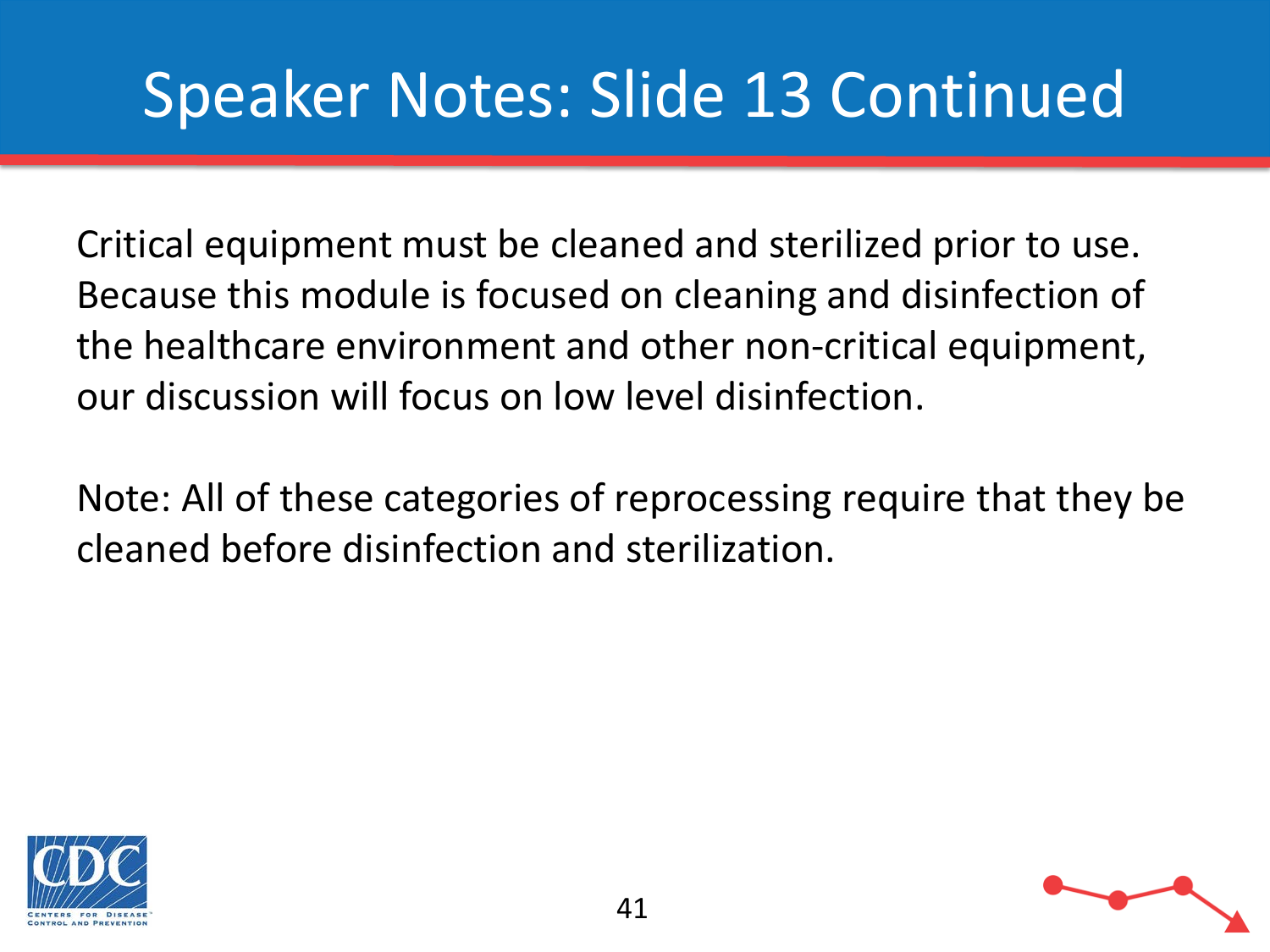An important part of cleaning and disinfecting non-critical equipment is using the correct disinfectant, so we will spend a little time talking about some of the different types of disinfectants that are approved by the Environmental Protection Agency (EPA) for this use, including quaternary ammonium compounds (knowns as "quats"), phenolics, hydrogen peroxide, hypochlorite solutions (or bleach), accelerated hydrogen peroxide and peracetic acid (often formulated in a combined product). Not all disinfectants are created equal, and the differences between products should be compared when selecting one or more agents for use.



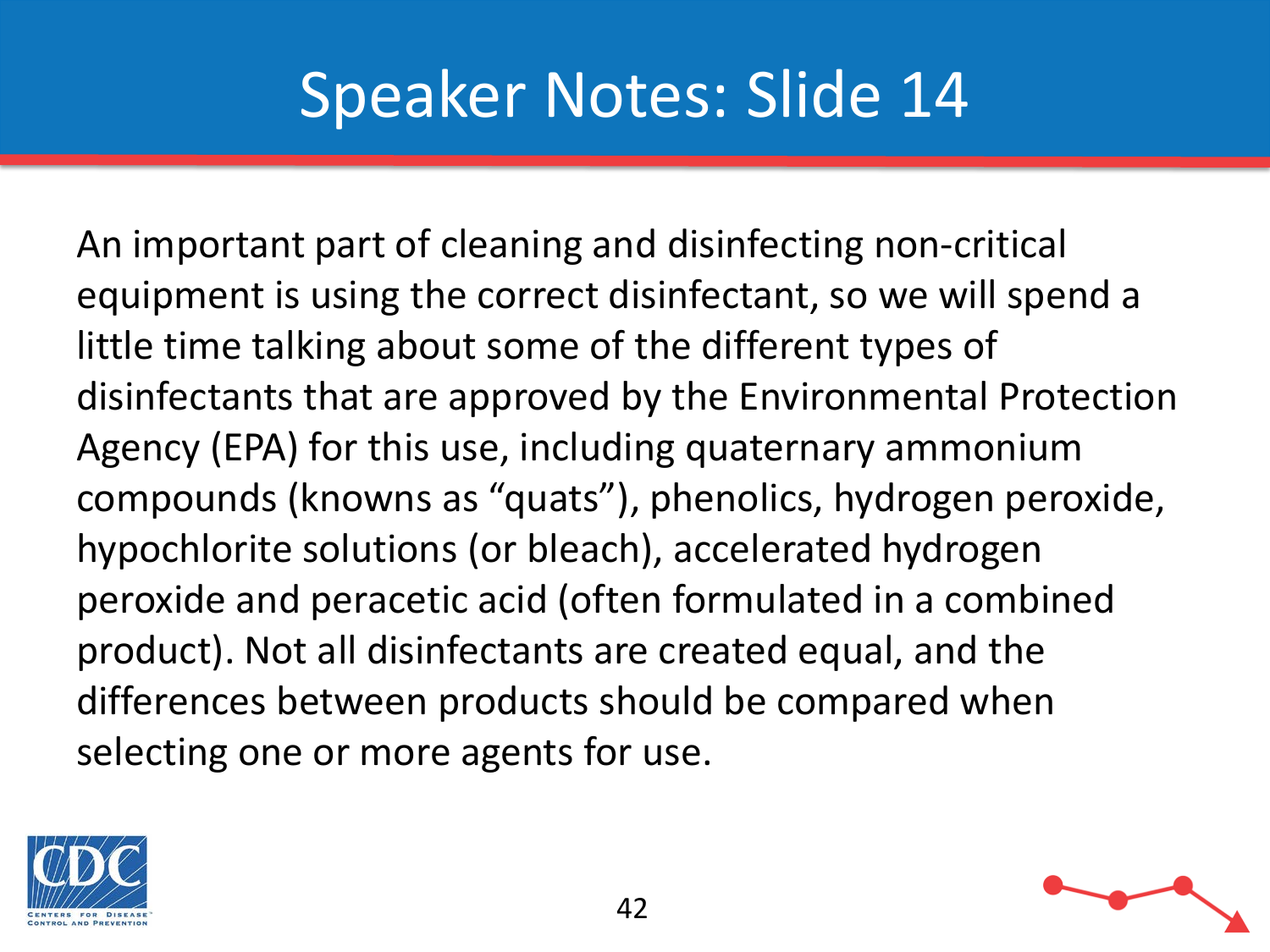#### Speaker Notes: Slide 14 Continued

One of the first things to consider is a disinfectant's spectrum of activity or, in other words, the germs against which it has been proven to be effective. If you recall from earlier in the presentation, low-level disinfectants, by definition, are not required to have sporicidal activity and, in fact, most do not. Thus, if you are looking for an agent with activity against *C. diff* spores, for instance, that is something that you would want to consider when selecting a product. Differences also exist with regard to activity in the presence of organic matter, toxicity, corrosiveness, odor and cost, among other factors. [Note: the sporicidal activity of  $H_2O_2$  is dependent on the concentration and exposure time. Many hydrogen peroxide-based products sold for use in low-level disinfection do not have *C. difficile*  spore kill claims.]



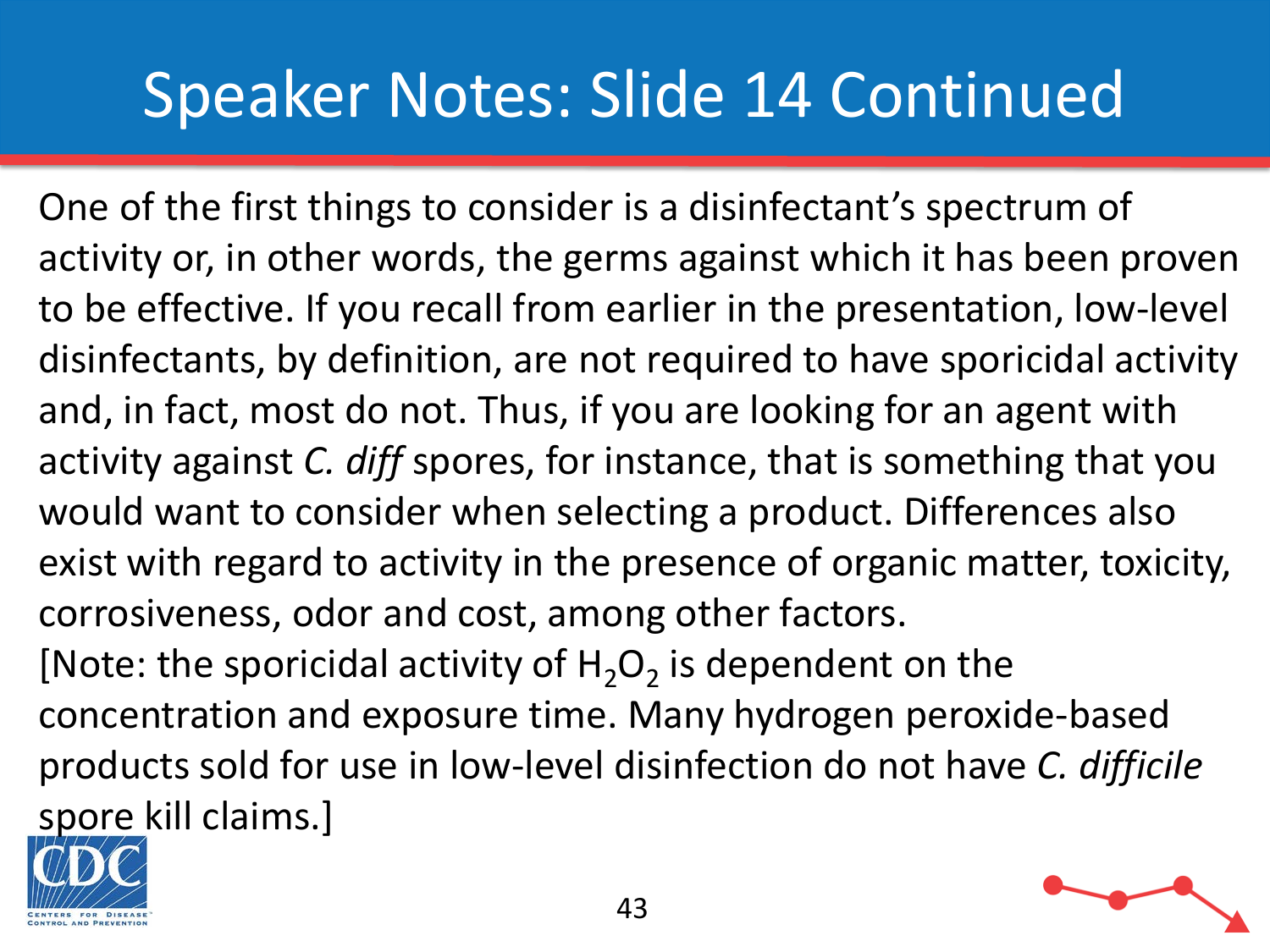When selecting products for cleaning and disinfection, there are many factors, in addition to the spectrum of activity that we discussed on the previous slide that must be considered during the decision-making process. Another thing to consider is the ease with which the product can effectively be used. One aspect of this is contact time, which is the length of time a surface needs to remain wet in order for the disinfectant to achieve the claimed disinfection activity. Contact time (also known as "Dwell" time) varies considerably among different disinfectants and thus may be an important factor to consider.

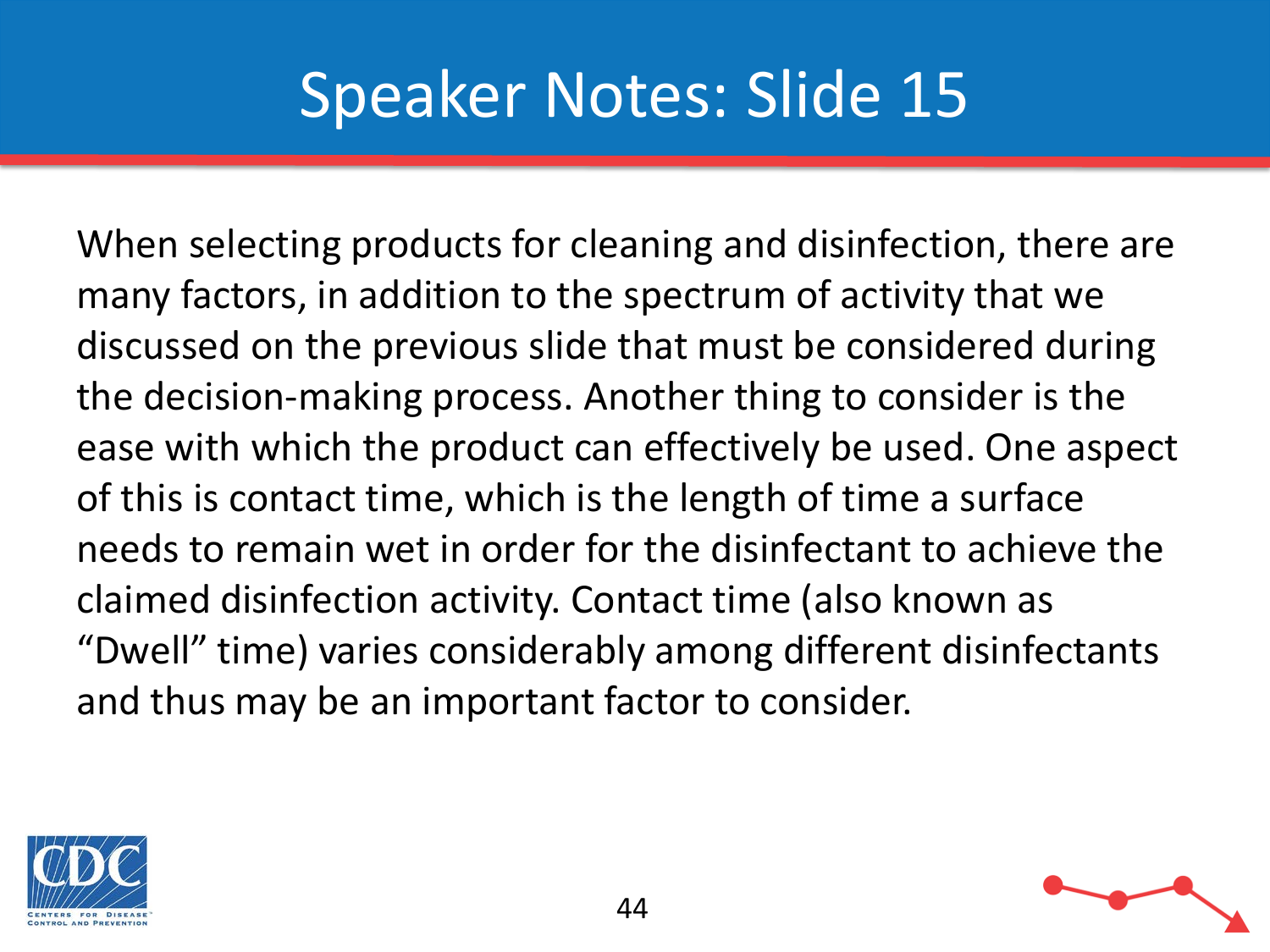## Speaker Notes: Slide 15 Continued

For example, the likelihood that a two-minute contact time will be reliably achieved may be notably higher than the likelihood that a 10-minute contact time will be reliably achieved. Other factors that may influence the ease and reliability of use include requirements for mixing chemicals before they can be used (which may introduce opportunities for error or worker injury or exposure), the stability of the product over time, whether the product serves as both a cleaner and disinfectant or if a separate cleaning step is needed prior to disinfection, and the method of delivery (whether by spray, cloth or pre-saturated wipe).



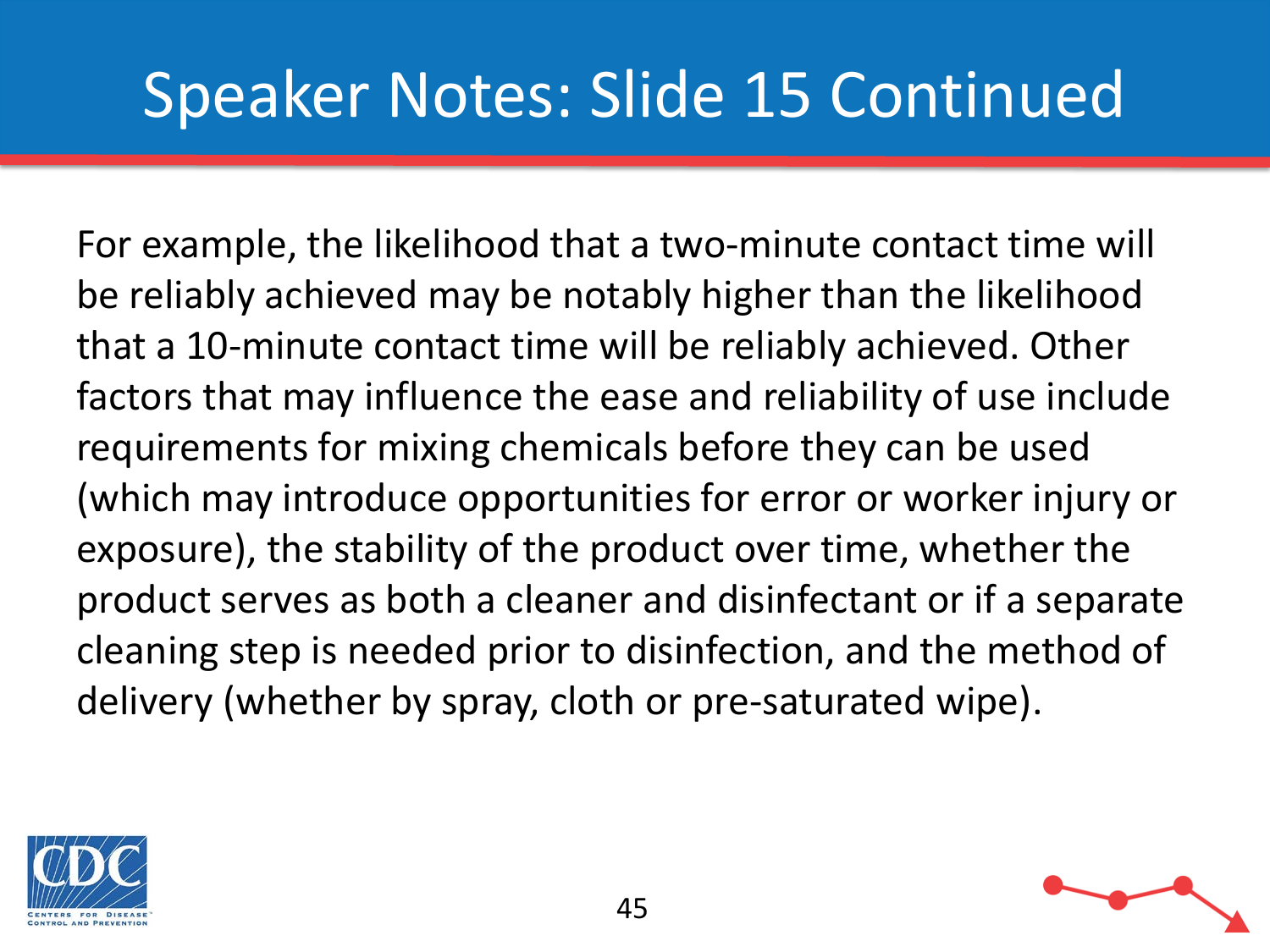## Speaker Notes: Slide 15 Continued

Safety issues such as toxicity and flammability should also be considered as should factors such as compatibility with environmental surfaces and equipment, the presence or absence of persistent activity after the disinfectant has dried, the odor of the product (which may influence worker and/or patient acceptance of the product), and cost.

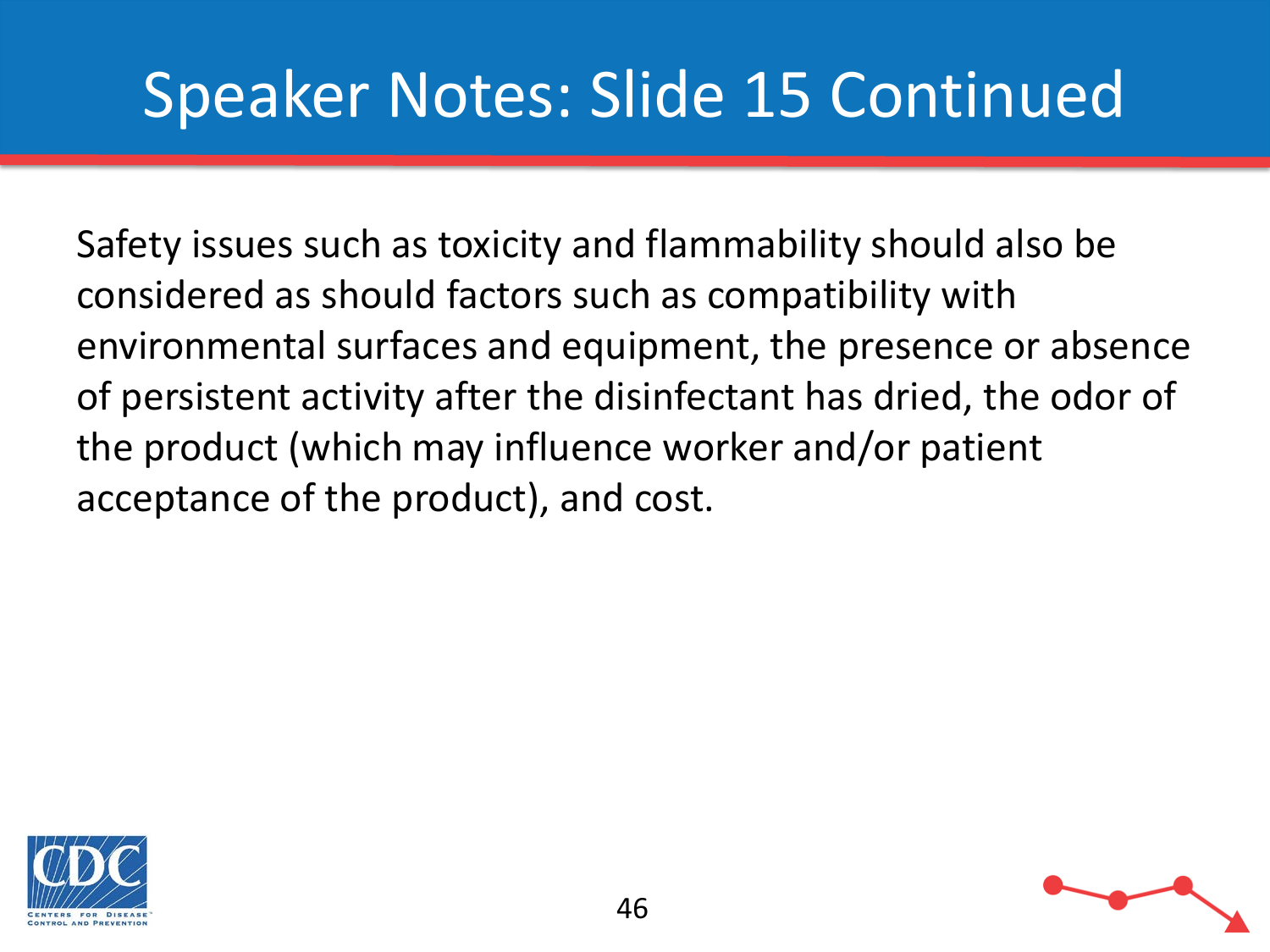Of course, selecting appropriate cleaning and disinfecting agents is only one aspect of an effective environmental disinfection program. Even if we had a perfect disinfectant, it wouldn't produce perfect results if the rest of our program was ineffective. Thus, we also need to pay attention to selection and proper use of other products, such as the mops and cloths we use with our cleaners and disinfectants. We also need to provide appropriate and thorough education and initial training to personnel who are responsible for cleaning. In addition, we need to provide periodic retraining, assessment of competency and feedback of performance.

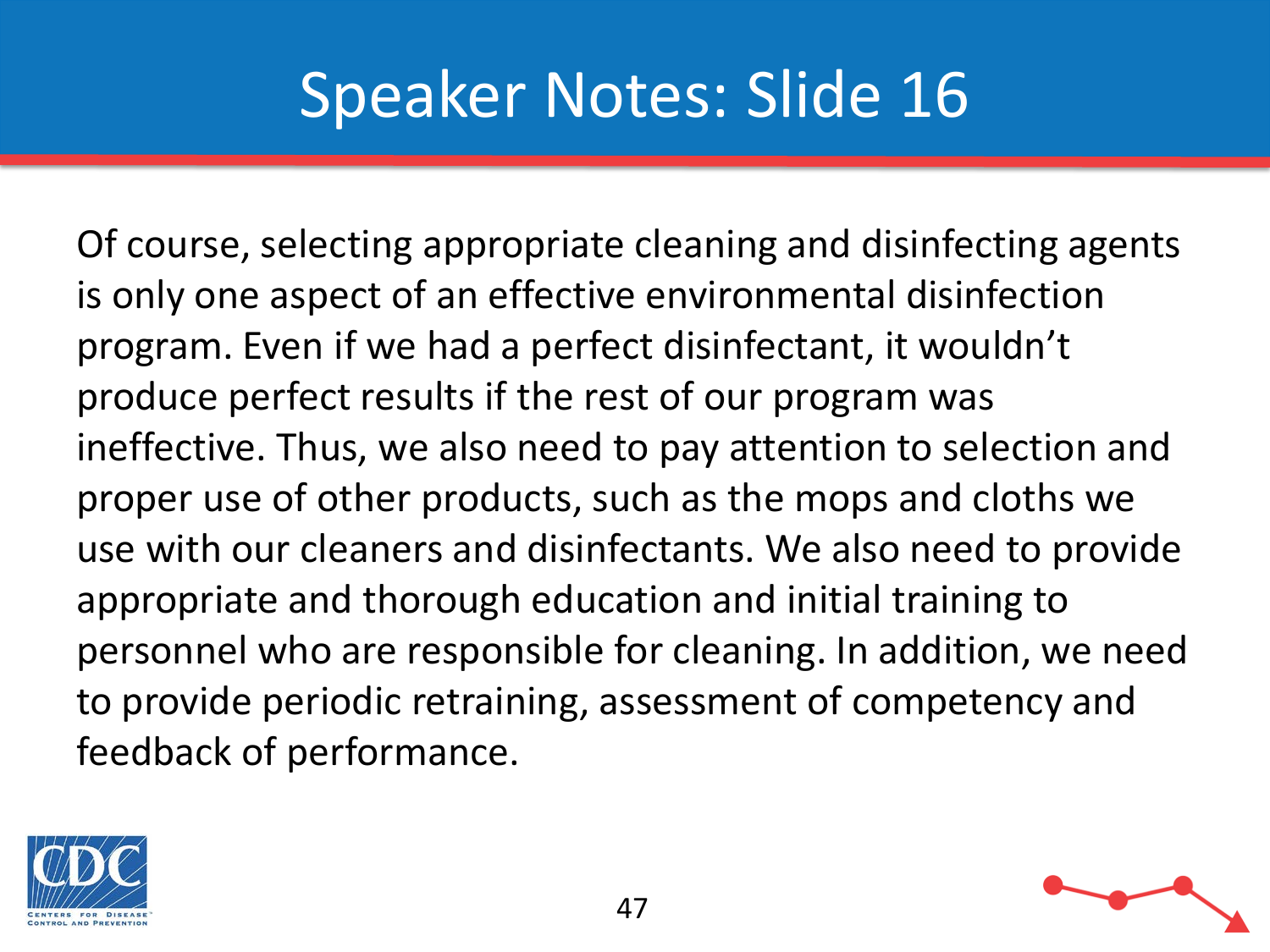#### Speaker Notes: Slide 16 Continued

We need to continue to look for and eliminate barriers to consistent and reliable implementation of our cleaning and disinfection policies and protocols. Such barriers may include lack of availability of or easy access to, the necessary equipment and products, inadequate staffing, workflow challenges and hospital "culture" that may impede optimal program implementation. For example, facilities leadership should empower and support environmental services staff to have authority to accomplish their work and be sufficiently resourced and staffed for consistent and effective work. Another example, would be to ensure environmental services teams are included in facility quality and infection control committees.



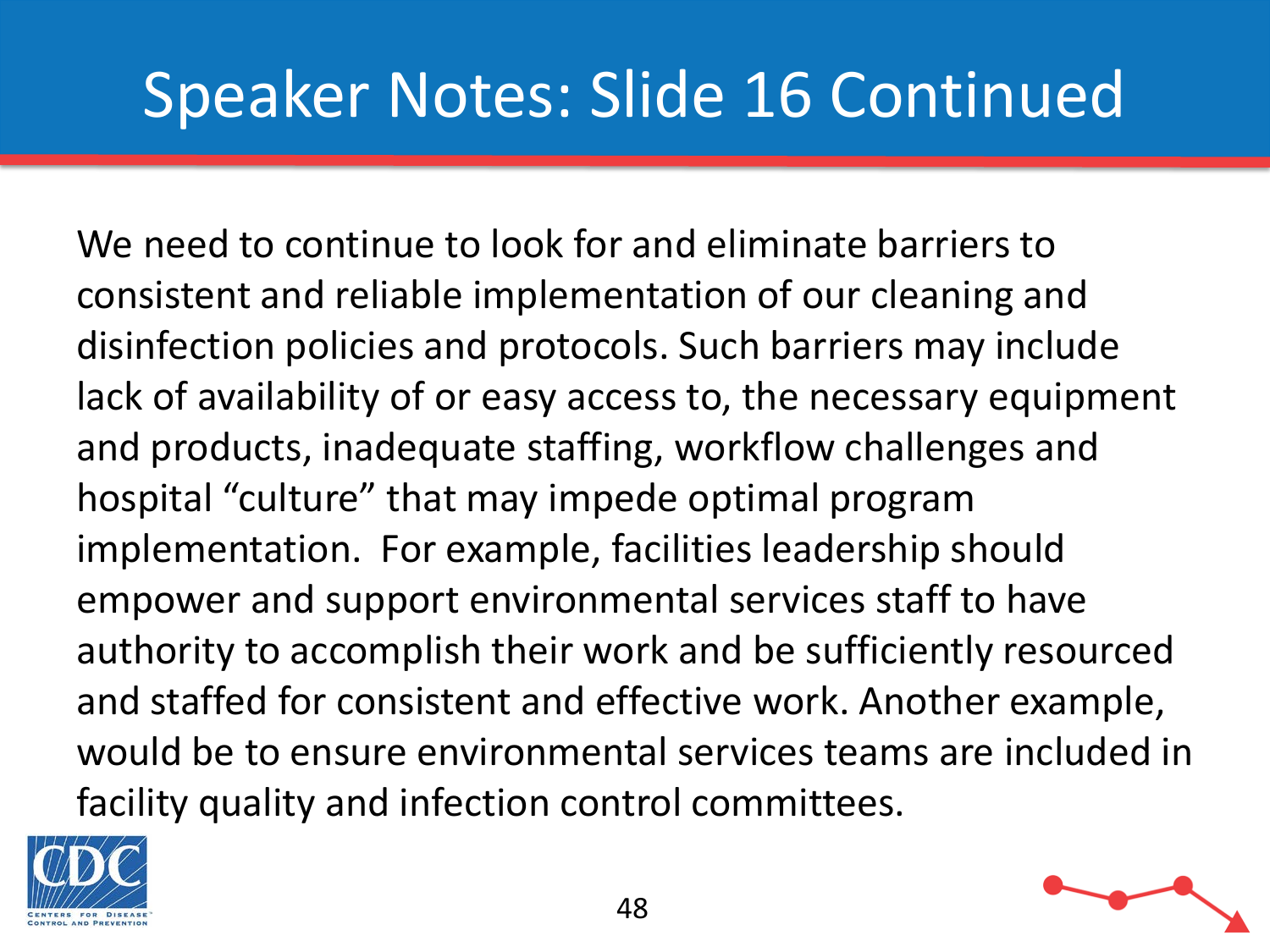One last, but very important thing to highlight is that the hospital environment that can contribute to patient-to-patient transmission of pathogens is more than the horizontal surfaces, fixtures and furniture that are typically cleaned by environmental services technicians. It also includes a large number of items and equipment for which environmental services technicians typically do not have cleaning responsibility. This includes shared, mobile equipment, such as electronic blood pressure machines, glucometers and portable ultrasounds that moves from patient to patient and room to room on a frequent basis.



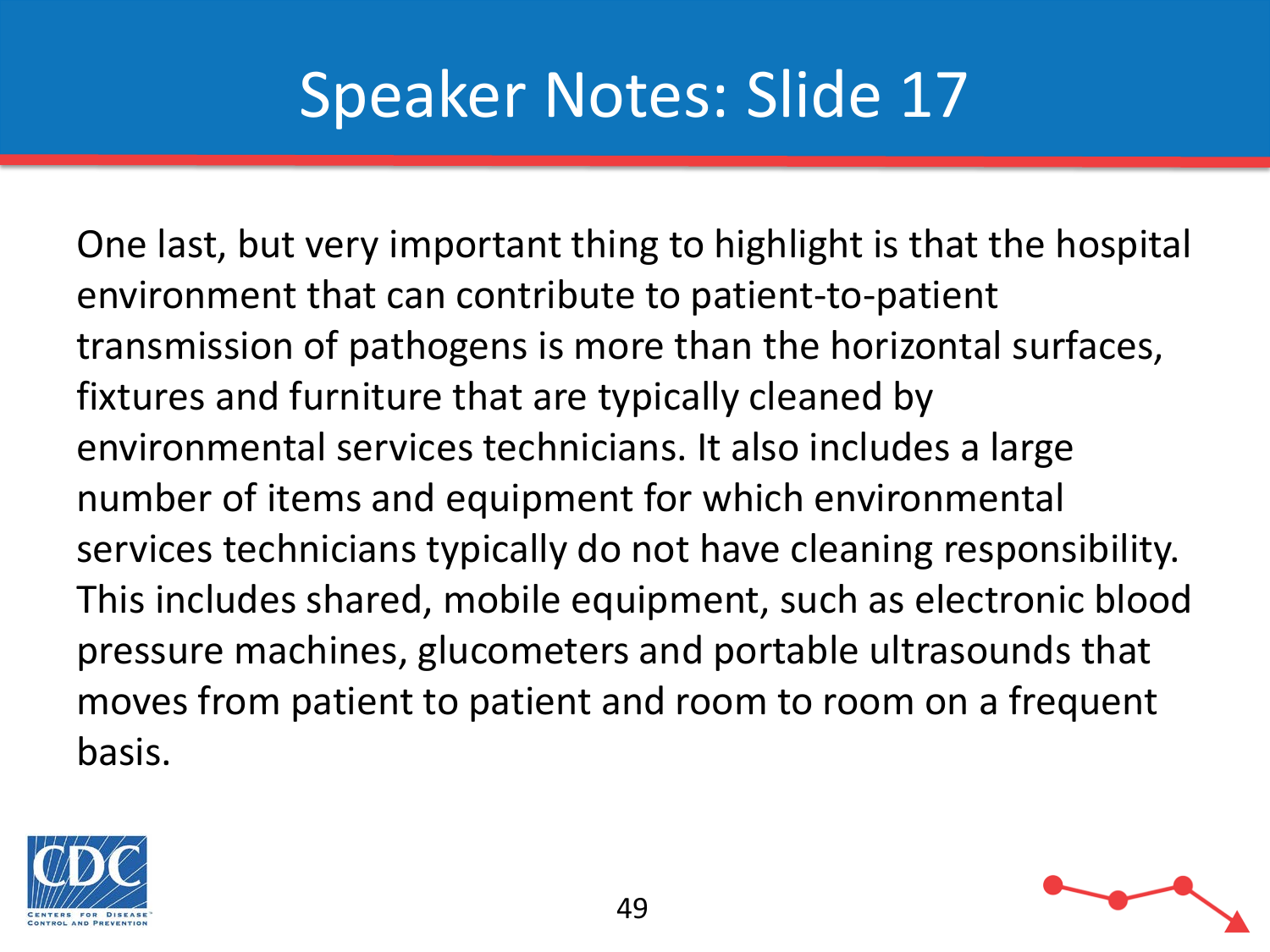## Speaker Notes: Slide 17 Continued

Like the built environment such as furniture and fixtures, these items are frequently contaminated with organic material and microorganisms. Thus, in our efforts to minimize the infectious disease risk of our hospital environment, we must be inclusive of these items and the people who carry the responsibility for their cleanliness and ensure that all healthcare personnel understand their role in keeping the patient environment clean and safe.



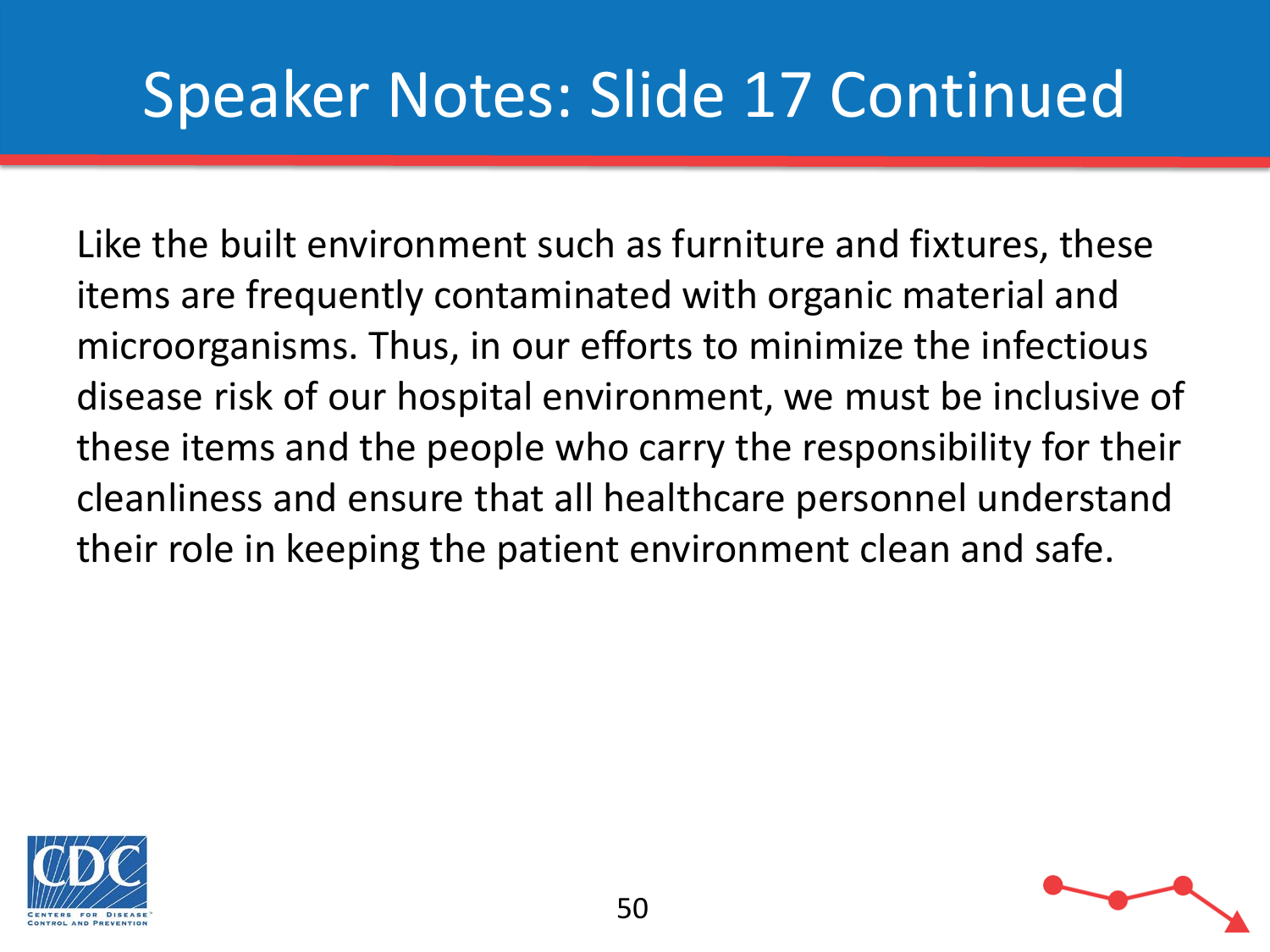## Speaker Notes: Slide 17 Continued

Like the built environment such as furniture and fixtures, these items are frequently contaminated with organic material and microorganisms. Thus, in our efforts to minimize the infectious disease risk of our hospital environment, we must be inclusive of these items and the people who carry the responsibility for their cleanliness and ensure that all healthcare personnel understand their role in keeping the patient environment clean and safe.



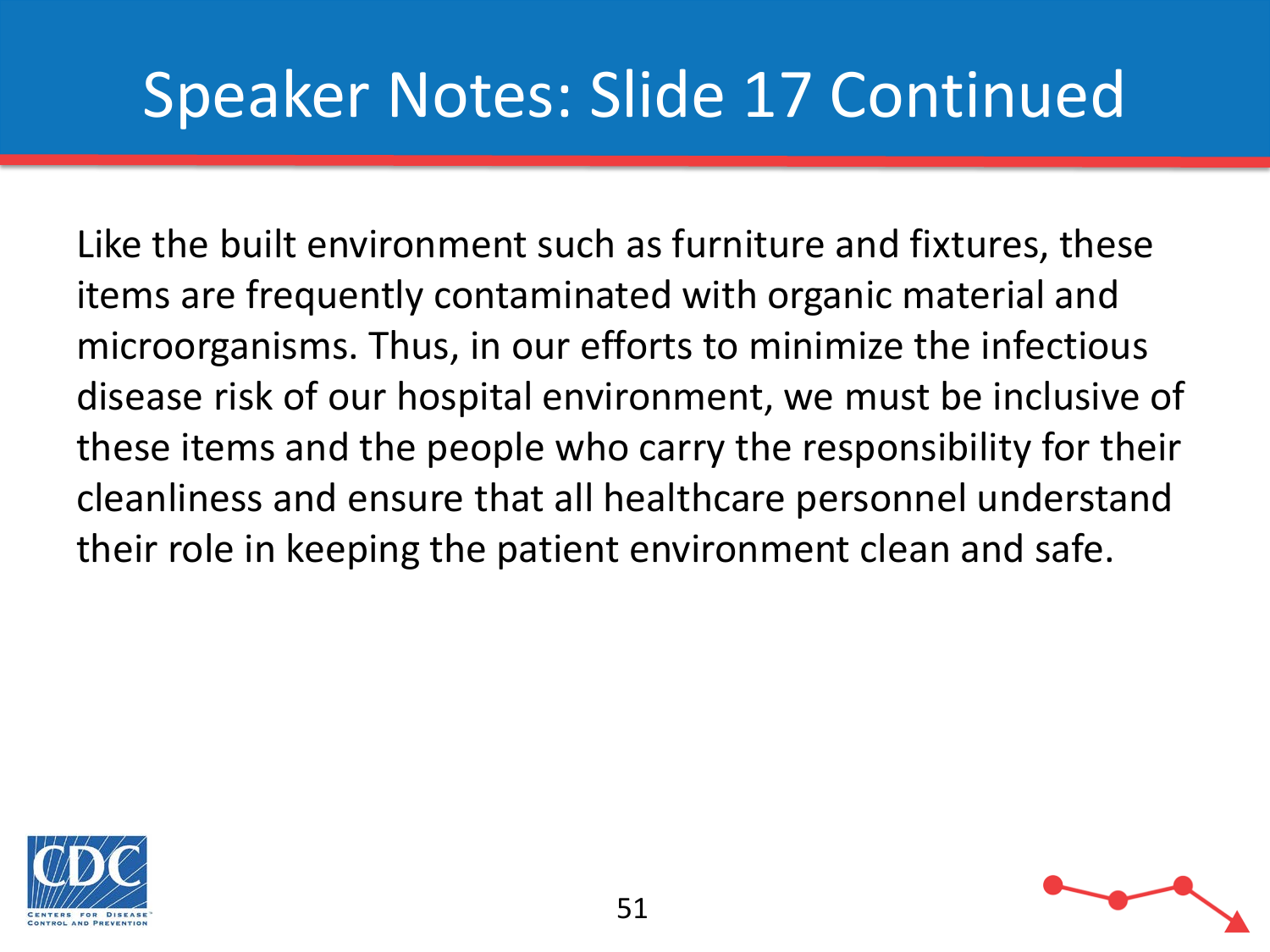No notes.